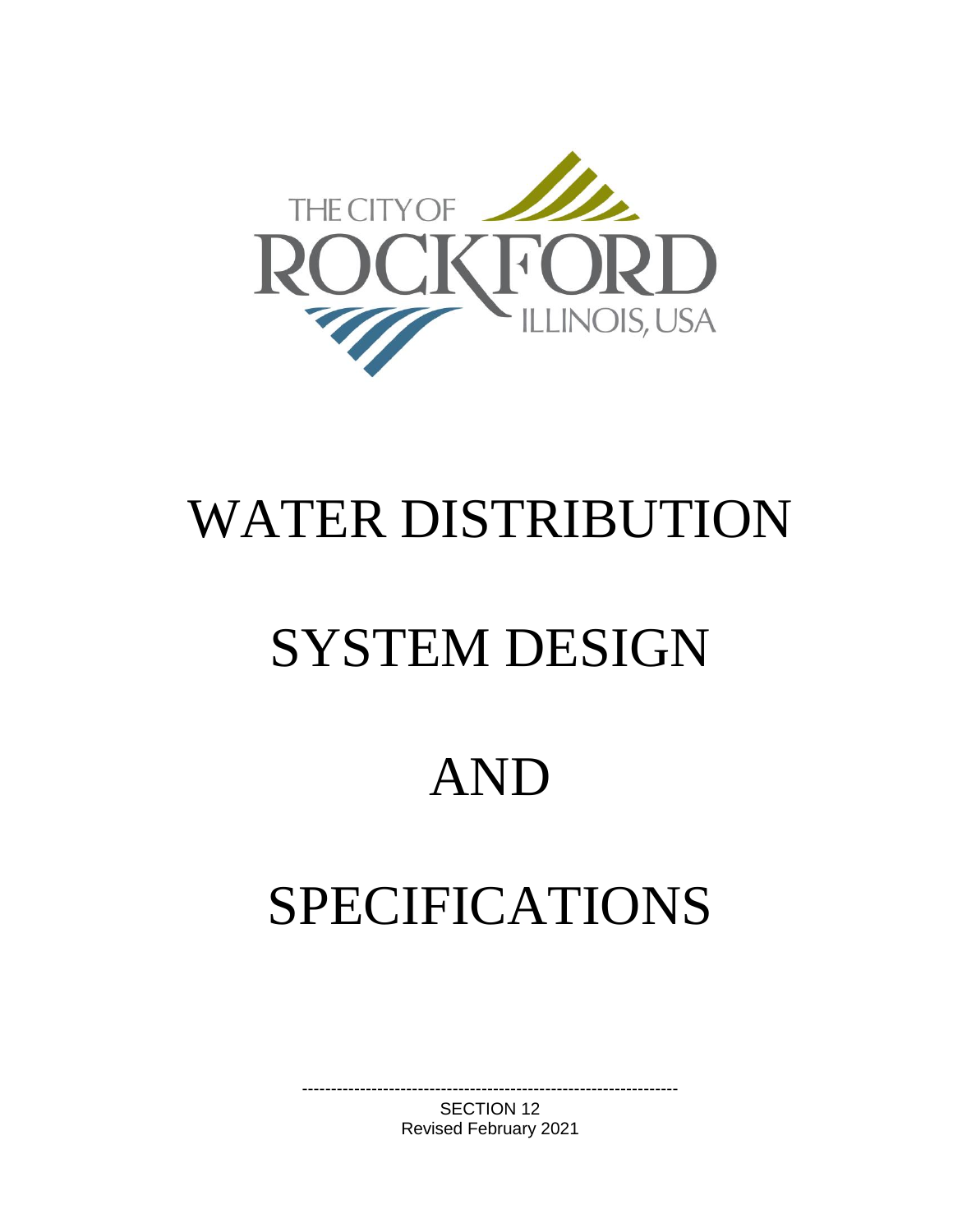## WATER DISTRIBUTION SYSTEM DESIGN AND SPECIFICATIONS

-----------------------------------------------------------------

- 12.01 General
- 12.02 Water Main Materials
- 12.03 Water Main Locations
- 12.04 Water Main Grades
- 12.05 Protection of Water Supplies
- 12.06 Pipe Fitting Specifications
- 12.07 Dead Ends
- 12.08 Thrust Blocking
- 12.09 Trench Depth
- 12.10 Proper Backfilling
- 12.11 Setting Valves
- 12.12 Valve Specifications
- 12.13 Setting Fire Hydrants
- 12.14 Fire Hydrant Specifications
- 12.15 Manhole Castings
- 12.16 Valve Boxes
- 12.17 Restrained Glands
- 12.18 Service Connections
- 12.19 Tracer Wire for PVC and HDPE Services
- 12.20 Copper Tubing Specifications
- 12.21 Copper Compression Joint Specifications
- 12.22 Corporation Stop Valve Specifications
- 12.23 Curb Stop Valve Specifications
- 12.24 Curb Stop Box Specifications
- 12.25 Service Saddle Specifications
- 12.26 Service Fitting Specifications
- 12.27 Horizontal Directional Boring
- 12.28 Hydrostatic Testing
- 12.29 Disinfection
- 12.30 Miscellaneous Fittings & Connections
- 12.31 Polyethylene Encasement of Water main
- 12.32 High Density Polyethylene (HDPE) Pipe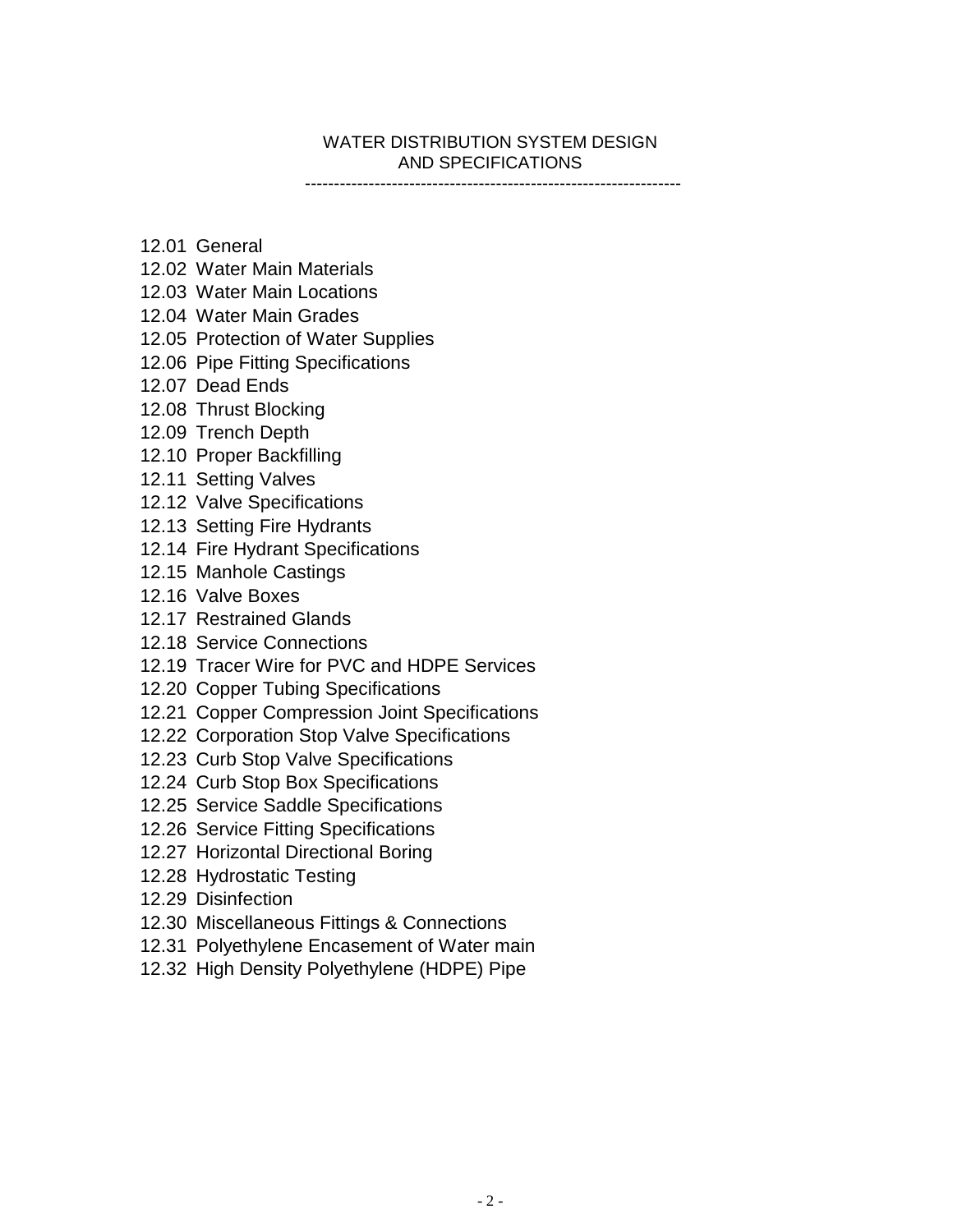#### 12.01 **General**

Water mains, service connections and appurtenances shall be constructed in accordance with **American Water Works Association (AWWA) Standard C600** as amended herein. Subjects not governed by the above shall be governed by the pertinent provisions of the following, listed in order of precedence:

- (a) Great Lakes Upper Mississippi River Board of State Sanitary Engineers Recommended **Standards for Water Works**, latest revision.
- (b) **Standard Specifications for Water and Sewer Main Construction in Illinois**, latest revision.

Construction standards and all materials not addressed herein, but used in water distribution construction shall comply with the **Rockford Water Division Specifications** available from the water utility.

Manufacturers and/or their suppliers will be required to provide a statement indicating that all components they provide are "American Made". Failure to provide certification shall be cause for rejection.

All brass fittings and valves for service lines shall be manufactured in accordance with AWWA Standard C-800, latest revision. Any brass part of the fitting or valve in contact with potable water shall be made of a "No-Lead Brass", defined for this specification as UNS Copper Alloy No. C89520 or C89833 in accordance with the chemical and mechanical requirements of ASTM B584 and AWWA C-800. This "No-Lead Brass" alloy shall not contain more than nine one hundredths of one percent (0.09% or less) total lead content by weight.

Any Brass part of the fitting or valve not in contact with potable water shall be made of 85-5-5- 5 brass as defined for this specification as UNS Copper Alloy C83600 per ASTM B62, ASTM B584 and AWWA C-800.

All brass fittings and valves shall be certified by an ANSI accredited test lab per NSF/ANSI Standard 61, Drinking Water Components – Health Effects, Section 8 or NSF/ANSI Standard 372, Drinking Water System Components – Lead Content. Proof of certification is required.

Brass fittings and valves shall comply with the United States Of America Safe Drinking Water Act, and the U.S. Environmental Protection Agency. All brass fittings and valves shall have the manufacturers name or trademark permanently stamped or cast on it. Another marking identifying the "no lead" brass alloy, e.g., 'NL', shall be cast or permanently stamped on the fitting or valve.

Certificates of compliance with these specifications shall be provided with all materials supplied. Failure to conform to these specifications or failure to provide the required certification shall be cause for rejection of materials.

#### 12.02 **Water Main Materials**

All water mains shall conform to **AWWA Standard C151 & C111** and, be constructed of **Class 52** Ductile Iron pipe for all sizes through twelve (12) inch, and **Class 51** Ductile Iron pipe for all sizes larger. Other materials may be allowed upon the review and approval by the City Engineer or his designee. If approved for use, High Density Polyethylene (HDPE) shall conform to AWWA Standard C906. All pipe, shall be cement mortar lined inside, conforming to **AWWA Standard C104**, and bituminous coated on the outside.

The exterior of ductile iron pipe shall be coated with a layer of arc-sprayed zinc per ISO 8179. The mass of the zinc applied shall be 200 g/m2 of pipe surface area. A finishing layer topcoat shall be applied to the zinc. The mean dry film thickness of the finishing layer shall not be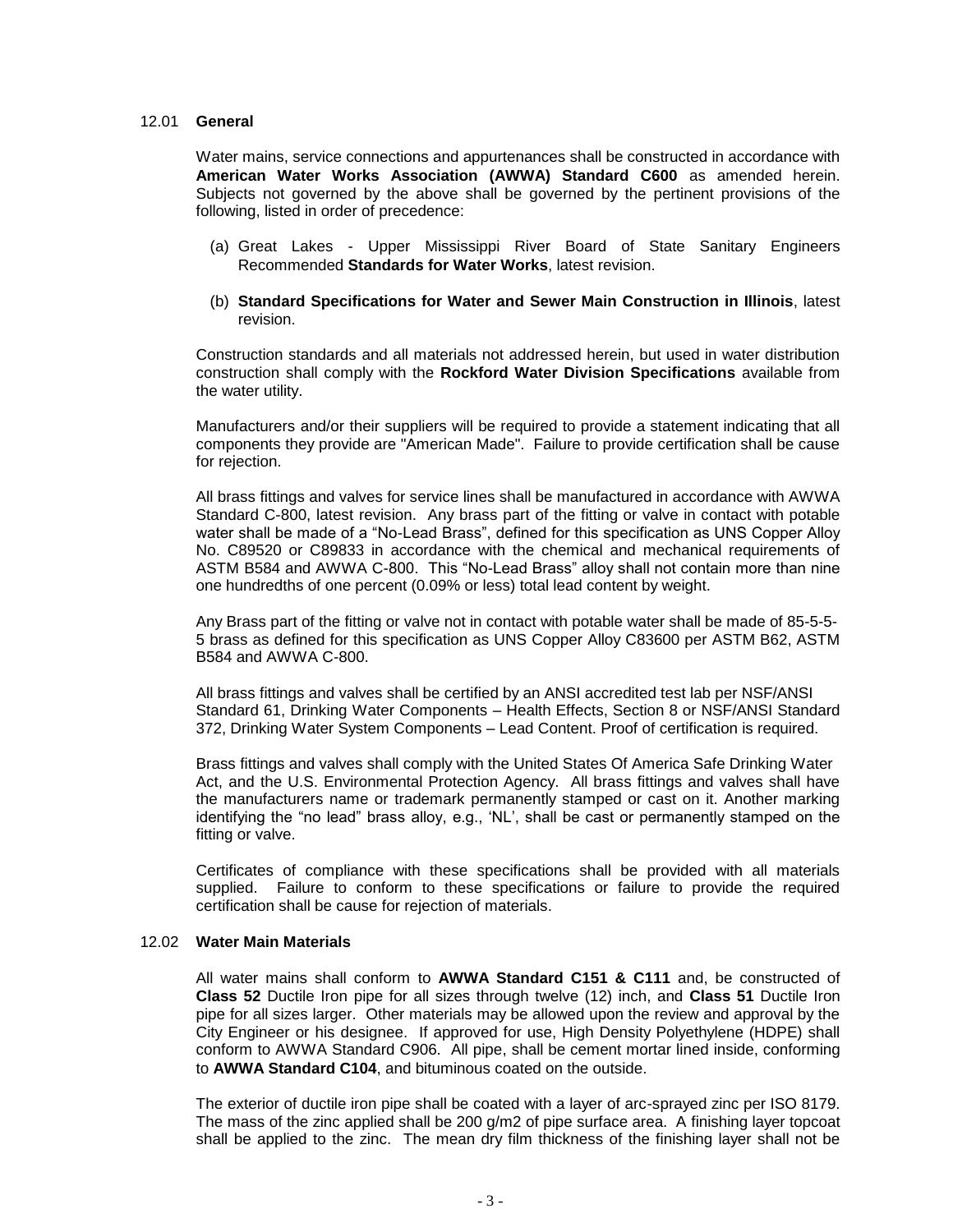less than 3 mils with a local minimum not less than 2 mils. The coating system shall conform in every respect to ISO 8179-1 "Ductile iron pipes - External zinc-based coating - Part 1: Metallic zinc with finishing layer. Second edition 2004-06-01."

Pipe-to-pipe joints on straight runs of main shall be "*push-on"* type with the exception of submerged river crossings or other special applications. Approval of joints in those situations will be made by the **Rockford Water Division**. All joints on fittings, valves, and bends, shall be "*mechanical"* type with ductile iron retainer glands. To ensure electrical conductivity, brass wedges *MUST* be used with push on joints in accordance with Section 41-2.05D of the Standard Specifications for Sewer and Water in Illinois. All mechanical joints shall be tightened to the manufacturer's specification using a torque stick.

Pressure connections or wet tap connections will not be permitted if the existing main is the same size or smaller than the proposed main that is to tee into the existing (example an 8" pressure connection will not be allowed on an 8" existing water main).

All mains shall be a minimum of eight (8) inch nominal diameter. Larger sizes will be required when needed to satisfy local water demand, fire flows, and/or transmission lines.

Water mains shall be designed using standard pipe sizes of 8", 12", 16", 20", 24", 30" and 36" nominal diameter. When design calculations yield an intermediate pipe size the next larger standard size shall be used.

Water mains shall be sized so that the pressure at maximum flow conditions is at least twenty-five (25) psig in all parts of the distribution system. In addition, the velocity at maximum flow must be no more than ten (10) fps. Friction losses shall be calculated by the Hazen-Williams formula, using a friction coefficient (C) of 100.

Static head and distribution system, flow characteristics can be, acquired from the **Rockford Water Division**.

#### 12.03 **Water Main Locations**

Water mains shall, in general, be located between the curb and sidewalk. Preferred locations are shown on detailed drawings that can be obtained from the **Rockford Water Division**. Water mains parallel to curbs shall be located at least two (2) feet from the back of the curb.

All water mains shall be looped except where cul-de-sacs can be served by mains five hundred (500) feet or less in length.

- a.) Water mains shall be constructed within the public Right-Of-Way whenever possible.
- b.) When it is necessary to construct a water main on private property, an exclusive water main easement shall be granted to the Water Division, extending a minimum of ten (10) feet on either side of the main and shall be recorded with the final plat.
- c.) No water main shall be laid under, nor within ten (10) feet of, any building or permanent structure.
- d.) Water main that connects to an existing public water main at two locations or more (looped), and/or has multiple services tapped off of it, shall be public water main.

#### 12.04 **Water Main Grades**

Water mains shall be laid at a uniform grade between main junctures. Where a uniform grade is not possible, the grade shall be designed so that the number of changes in the direction of slope are the minimum possible.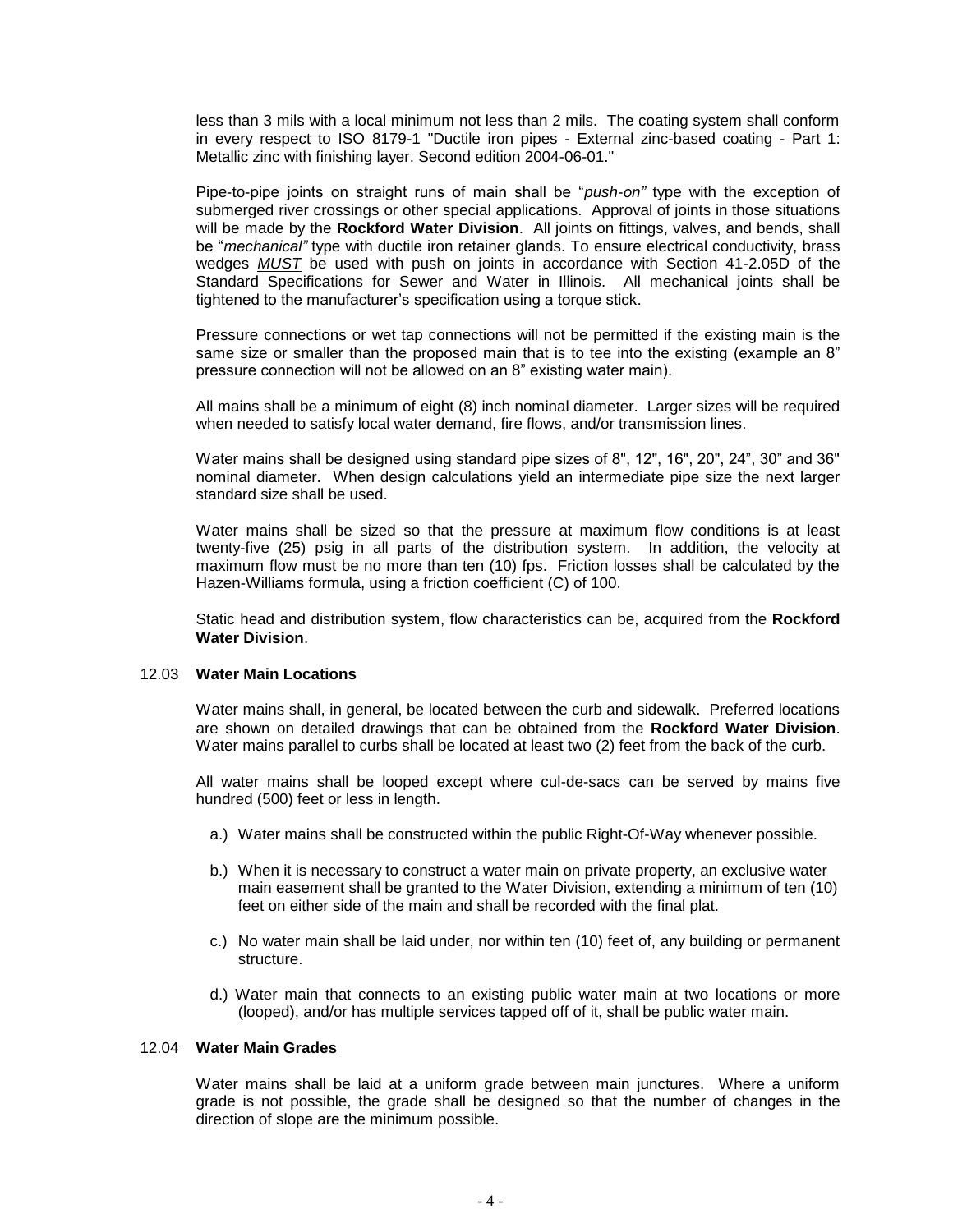- a.) Where both ends of a section of main are at a lower elevation than an intermediate point, a means of releasing entrapped air (e.g. fire hydrant, air release valve) must be provided at the top of the "hill".
- b.) Where both ends of a section of main are at a higher elevation than an intermediate point, a means of flushing out sediment through a fire hydrant must be provided at the bottom of the "valley."

The minimum radii of curves which may be laid by deflecting twenty (20) foot lengths of pushon joint pipe at the joints are:

- 8" 230' radius 12" - 230' radius 16" - 380' radius 20" - 380' radius 24" - 380' radius 30" - 380' radius 36" - 380' radius
- a.) Curve radii shall be measured in the plane defined by centerlines of the pipe.
- b.) Curves with smaller radii than permitted above shall be made using bends and offsets.

#### 12.05 **Protection of Water Supplies**

No water main shall pass through or come into contact with any part of a sewer manhole or storm sewer inlet structure.

Horizontal and vertical separation between water mains, water appurtenances and all storm and sanitary sewers, and appurtenances, or other sewerage structures shall be as follows:

- a.) Whenever possible, water mains shall be laid no less than ten (10) feet horizontally from any existing or proposed drain, storm sewer, sanitary sewer, combined sewer or sewer service connection.
- b.) When it is impossible to accomplish a ten (10) feet horizontal separation between a water main and a sewer, the bottom of the water main must be at least eighteen (18) inches above the top of the sewer and the water main and sewer must be constructed in separate trenches. Where separate trenches are not possible, the water main must be constructed on a shelf of undisturbed earth located as far as possible from the sewer.
- c.) When it is impossible to accomplish the separations required above, both the water main and the sewer must be constructed of water main materials and the sewer must be pressure tested for water tightness at the maximum expected surcharge head before backfilling.
- d.) Whenever a water main crosses a sewer, the bottom of the water main must be at least eighteen (18) inches above the crown of the sewer for all portions of the water main located less than ten (10) feet from the sewer.
- e.) When it is impossible to accomplish the vertical separation required above, both the water main and the sewer must be constructed of water main materials and the sewer must be pressure tested for water tightness at the maximum expected surcharge head before backfilling. Wherever the water main is less than ten (10) feet from the sewer, a full twenty (20) foot length of water main pipe shall be centered at the point of sewer crossing. Rubber gasketed sewer will not be accepted as a water main quality material.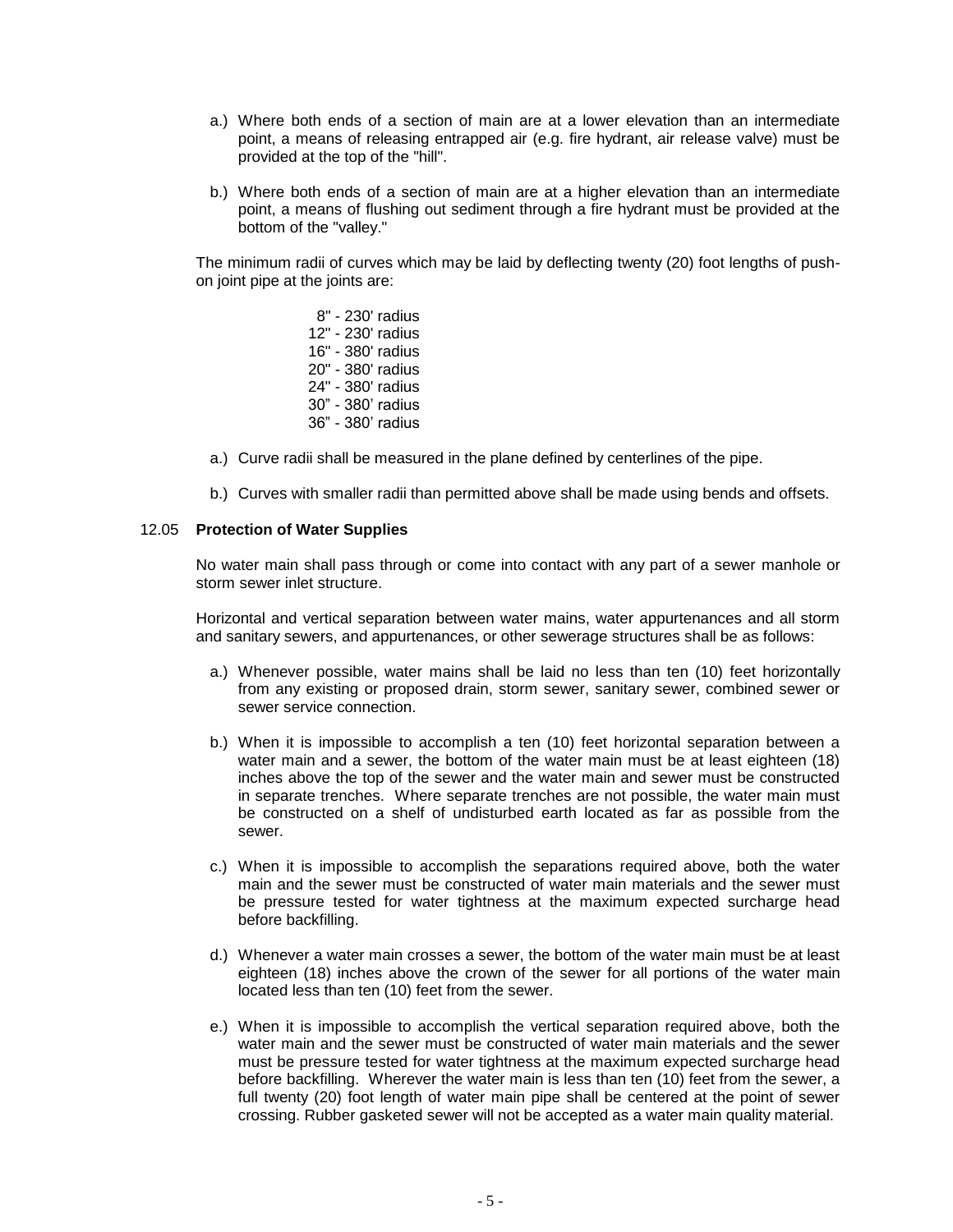f.) In addition to the above, when it is necessary that a water main cross under a sewer the bottom of the sewer must be at least eighteen (18) inches above the crown of the water main for all portions of the water main located less than ten (10) feet from the sewer. The sewer must also be supported to prevent settling and breaking of the water main.

Water mains and services shall have a minimum cover of six (6) feet, and a maximum cover of eight (8) feet from the top of the pipe to the finished ground surface. Any variation from this policy is at the discretion of the Water Division engineering staff.

- g.) Water mains and services with less than five-foot (5) of cover shall be insulated. A ½-inch thick closed cell foam insulation is to be wrapped around shallow services and then an Insulation board (polystyrene) is to be laid, over top of main and service. The 4'x 8' standard boards shall orientate to provide a minimum coverage of eighteen (18) inches beyond the outside edge of the pipe being, covered. The insulation board shall have a minimum R-value of R-9 and comply with ASTM C 578-92 Type 1X. One 2-inch thick sheet of insulation is equivalent of 1 foot of ground cover when determining thickness requirements. (See Standard Detail)
- h) All water main, and services to the property line, shall have a plastic caution tape placed in the trench approximately 3 feet above the top of the pipe to warn excavators of the nearby pipe. The tape shall be yellow with black lettering and 4 inches in width.

#### 12.06 **Pipe Fitting Specifications**

Pipe fittings shall be 250 PSI rated cast iron or ductile iron, fully complying with the provisions of **AWWA Standard C110 (ANSI Standard A21.10)**. Ductile iron "compact" fittings, rated at 350 PSI, are acceptable provided they fully comply with the **AWWA Standard C153 (ANSI Standard A21.53)**.

All fittings shall be cement mortar lined in accordance with the provisions of **AWWA Standard C104 (ANSI Standard A21.4)**.

Fitting joints shall be mechanical type, fully complying with the provisions of **AWWA Standard C111 (ANSI Standard A21.11)**. Fittings shall be furnished with ductile iron retainer glands and all joint accessories.

#### 12.07 **Dead Ends**

All dead ends on newly laid mains shall be closed with cast iron or ductile iron plugs and caps. Where a dead end is not equipped with a fire hydrant, the last pipe shall be fitted with a bleeder plug and valve. The valve shall be a two (2) inch gate valve. A cast iron valve box shall be provided for the bleeder valve as well as the (2) inch 90-degree bend. The valveoperating wheel shall be readily accessible for operation through the valve box opening, which shall be set flush with the finished surface. Detailed drawings can be obtained from the **Rockford Water Division**.

In order to reduce cost and allow future main extension to be made without interruption of water service, extensions should, where possible, end one (1) pipe length beyond a control valve. The stub end must be capped or plugged but the bleeder valve may be located in the control valve vault, provided no service connections are made to the stub.

#### 12.08 **Thrust Blocking**

The parameters involved in the design of thrust blocks shall include pipe size, maximum system pressure, angle of the bend, (or the configuration of the fitting), and the horizontal bearing strength of the soil. Bearing surface should, where possible, be placed against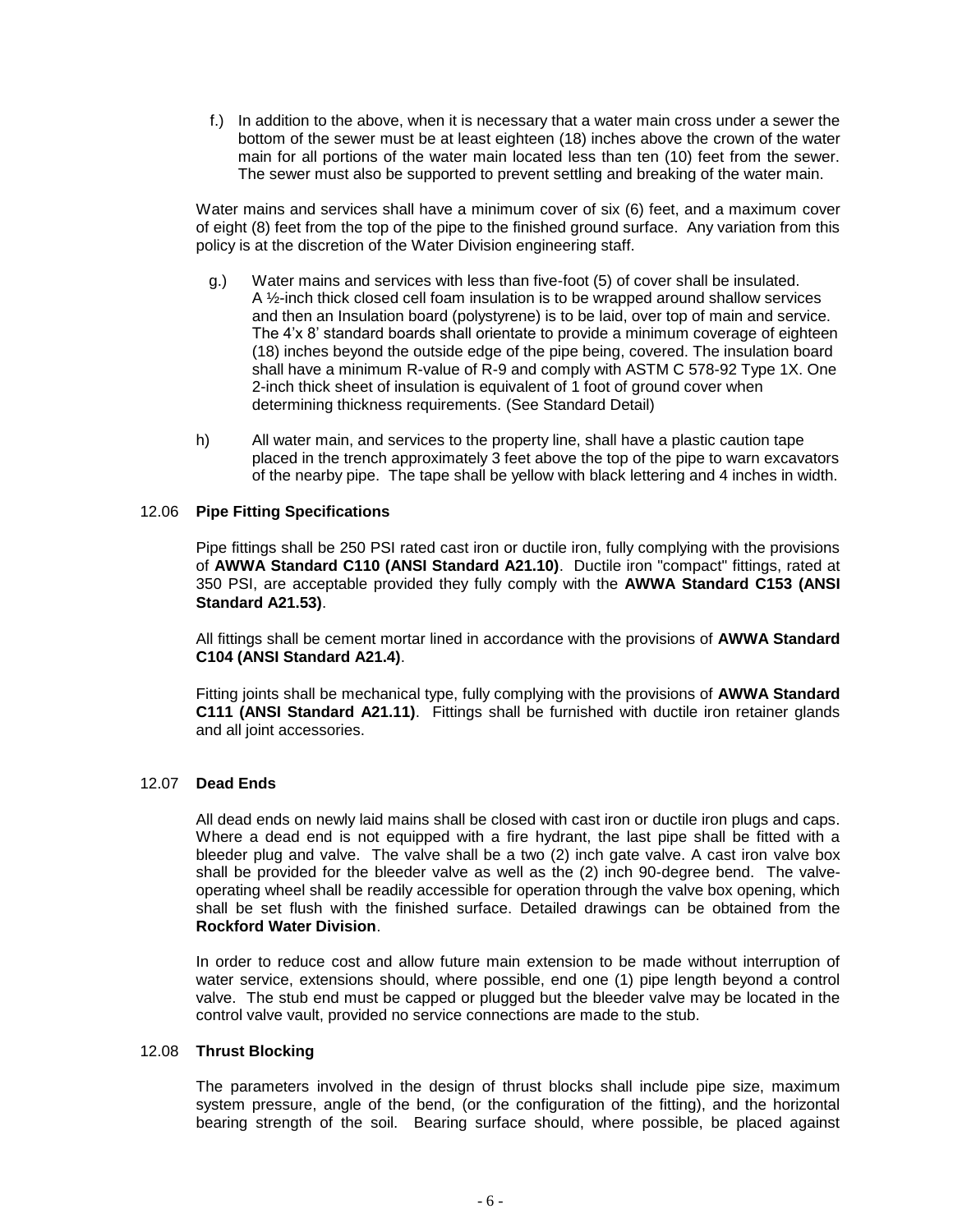undisturbed soil. Where it is not possible, the fill between the bearing surface and undisturbed soil must be compacted to at least 90% Standard Proctor density.

Thrust blocks shall be used wherever there is a change in horizontal direction, and on dead ends. On vertical down and vertical up bends, restrained glands are required (see Section 12.16 **Restrained Glands**). Thrust block size shall be determined by **Rockford Water Division**.

Thrust blocks shall be P.C. concrete, a minimum twelve (12) inches thick, formed between the pipe, or fitting and the undisturbed trench wall, and shall be, anchored in such a manner that the pipe and fitting joints will be accessible for repairs.

Recommended alternative to thrust blocking in most situations would be the use of **Restrained Glands** (see Section 12.16).

#### 12.09 **Trench Depth**

Trenches shall be excavated to a depth sufficient to provide a minimum cover of six (6) feet, and a maximum cover of eight (8) feet from the top of the pipe to the finished ground surface. Trench depth shall be increased where necessary so that the main is installed on a uniform gradient despite minor local variations in surface grade.

#### 12.10 **Proper Backfilling**

All trenches shall be backfilled, from the bottom of the trench to the centerline of the pipe, with FA-6 or approved native material. The backfill material shall be deposited in the trench for its full width on each side of the pipe simultaneously, distributed evenly by hand, and compacted by tamping.

All trenches shall be backfilled, from the centerline of the pipe to a depth of one (1) foot above the top of the pipe, with FA-6 or approved native material compacted by tamping. The contractor shall use special care in placing this portion of the backfill so as to avoid injuring or moving the pipes.

When the type of backfill is not indicated in the plans, or elsewhere specified, the trench shall be backfilled, from one (1) foot above the pipe to the finished grade, with native material, or other materials approved by the City, in twelve (12) inch layers compacted by tamping. The material shall be unfrozen and free from clods and rocks.

Granular backfill is required under pavements, curbs, driveways, or sidewalks planned to be constructed within one (1) year after backfill. The area requiring such granular backfill shall be indicated in the plans. Where the excavation is made through or within two (2) feet of permanent pavements, curbs, driveways, or sidewalks, or where such structures are undercut by the excavation, or where such structures may reasonably be expected to be constructed over or within two (2) feet of the excavation within one (1) year after backfilling, the entire backfill to the subgrade of the structures shall be made with CA-6 material or an equal granular material approved by the City, placed in six (6) inch layers, loose measurement, and compacted to not less than ninety-five (95) percent of standard laboratory density. Recycled materials meeting the CA-6 gradation in accordance with the Illinois Department of Transportation's Standard Specifications for Road and Bridge Construction may be allowed upon review and approval by the City Engineer.

#### 12.11 **Setting Valves**

Water main valves shall be located on right-of-way lines extended, or lot lines extended, unless otherwise shown on the plans.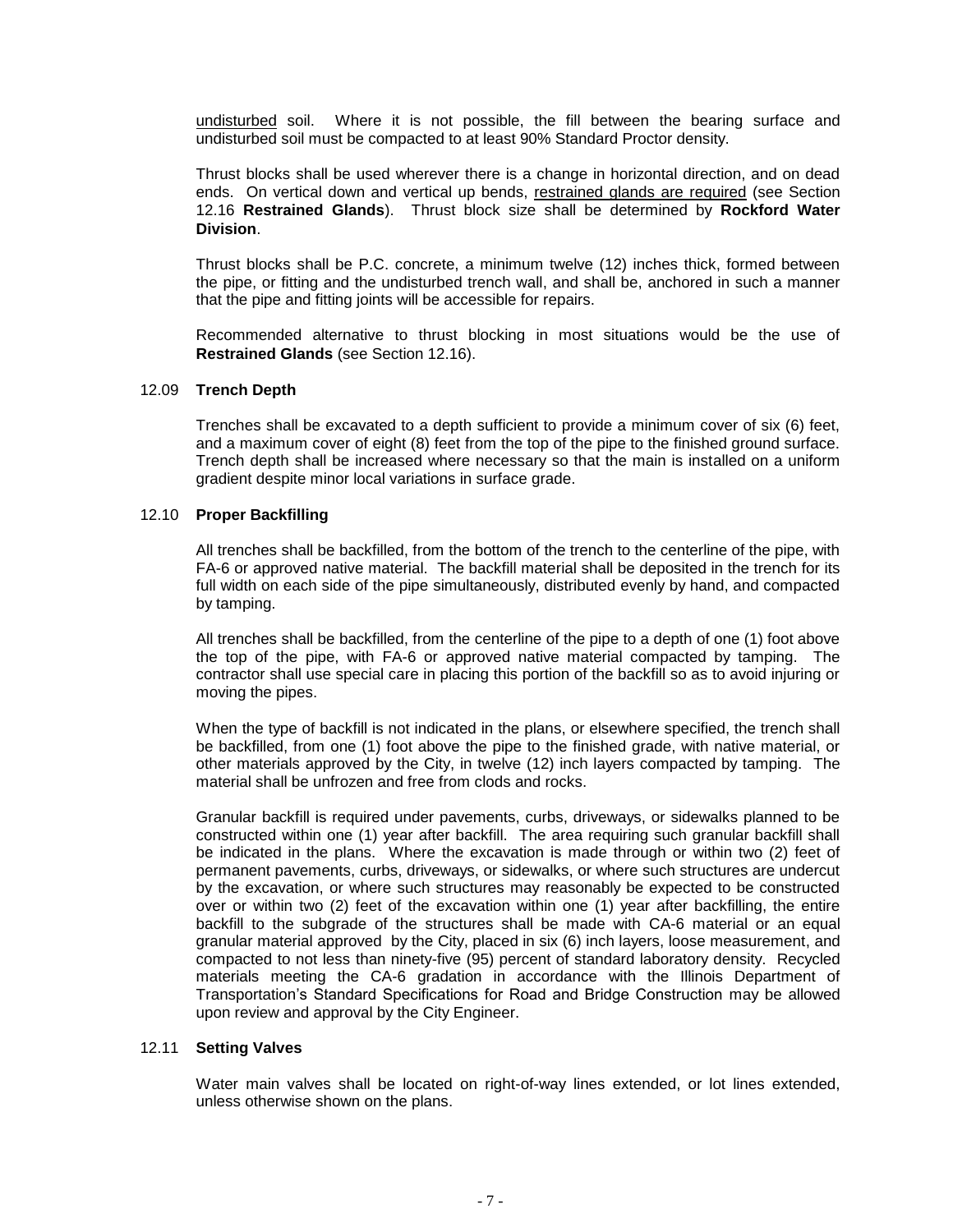- a.) Three (3) valves shall be installed at each cross fitting, two (2) valves at each tee fitting, and one (1) valve on each hydrant branch.
- b.) Additional mainline valves shall be installed as needed so that no more than five hundred (500) feet of main will be isolated by any shut-off.
- c.) Valves shall be arranged so that no more than four (4) need be closed to isolate any section of main.
- d.) Access to the valve shall be through a cast iron valve box.

Valves less than (12) inches in size shall be *"gate valves"*. Valves twelve (12) inches and larger in size shall be *"butterfly valves".*

A cast iron valve box shall be provided for every valve, complying with Section 12.16 of these specifications. The valve-operating nut shall be readily accessible for operation through the valve box opening, which shall be set flush with the finished surface.

When valve vaults are required, they shall be constructed of concrete block, concrete brick laid up in alternate courses of headers and stretchers, or precast concrete, placed upon a concrete foundations ring (4) four inches thick with a minimum outside diameter of five (5) feet. Precast concrete base or foundation ring shall be placed on a well-graded granular bedding material not less than six (6) inches thick, extending to the limits of the excavation. The bedding course shall be firmly tamped and made smooth and level. Concrete block or brick shall be set in mortar with the vertical joints broken to provide drainage. The cone of the vault shall be no more than thirty-six (36) inches in height and at grade shall accept the manhole rim and cover specified below.

Manhole rims and covers shall be of *"light"* construction when located outside of paved surfaces; of *"heavy"* construction when located in paved surfaces; and of *"extra heavy"* construction when located in paved surfaces designated by the City as major arterial streets.

#### 12.12 **Valve Specifications**

#### a) **Gate Valves**

Gate valves shall be iron body, bronze-mounted, non-rising stem, *"double disc"* gate valves with parallel seat or *"resilient seat wedge"* type, opening left (counter clockwise), and shall fully comply with the provisions of **AWWA Standard C500** for double disc type and **AWWA Standard C509** for resilient seat type.

Gate valves shall be furnished with "O" ring stem seals.

All joints shall be *"mechanical joint"* type and shall fully comply with the **AWWA Standard C111 (ANSI Standard A21.11)**.

The following manufacturers are listed as offering valves in essential compliance with these specifications. Responsibility rests with the supplier for demonstrating that a particular valve model complies fully with these specifications. **Manufacturers other than those listed may be acceptable provided the supplier can satisfy the City's specifications indicating that all components they provide, are "***American made***".**

- 1. Mueller Company, Decatur, Illinois
- 2. Waterous/American Flow Control, Birmingham, AL
- 3. Kennedy Valve, Elmira, New York

#### b) **Butterfly Valves**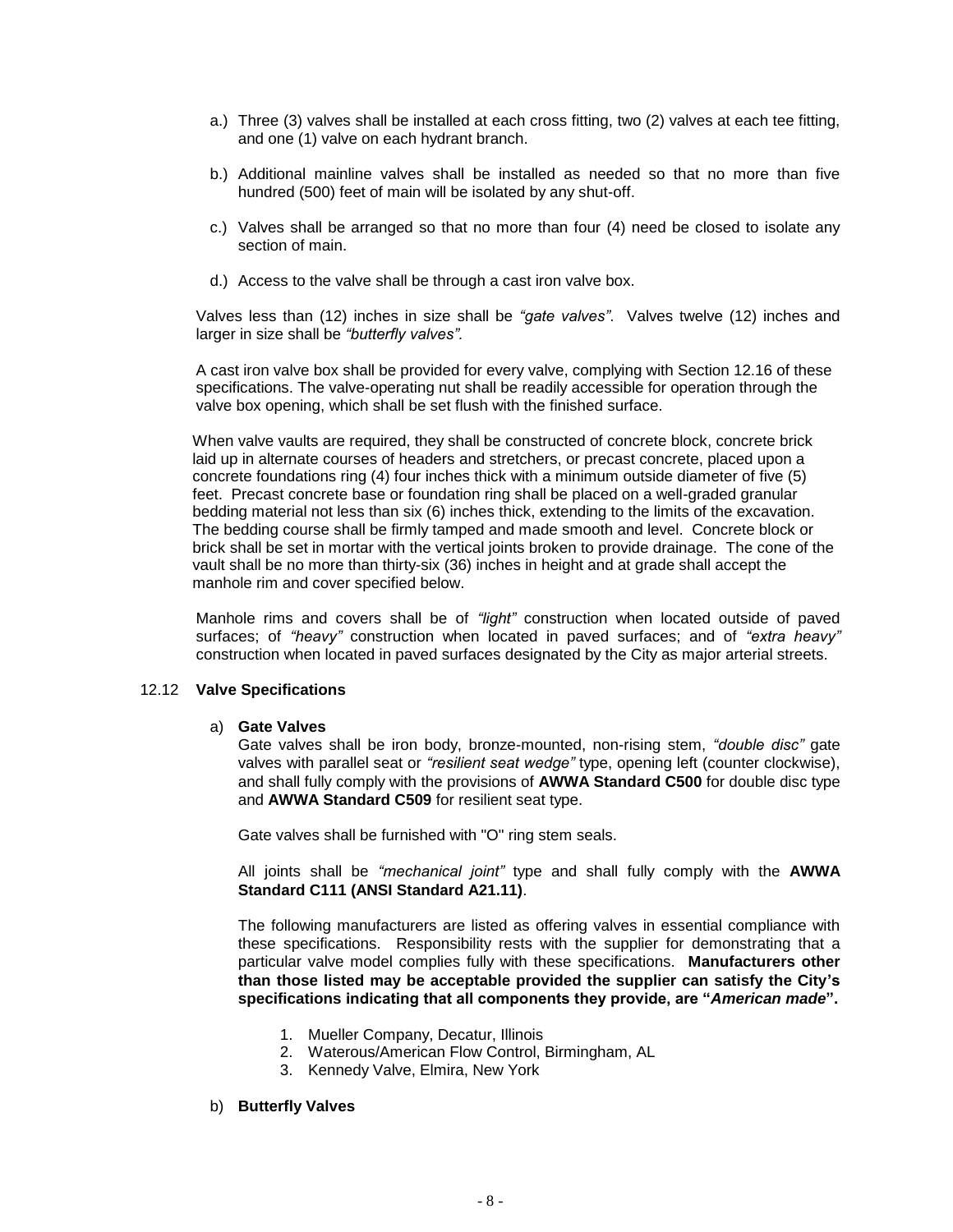Butterfly valves shall be of the rubber, seated type that are, in full compliance with the provisions of **AWWA Standard C504**. In addition the following special requirements shall prevail over the general provisions of the above referenced standards.

Butterfly valves shall be class 150B as designated in **AWWA Standard C504**.

Valve bodies shall be of *"cast iron"* conforming to **ASTM A-126 class B** or of *"ductile iron"* conforming to **ASTM A-536 grade 65-45-12**. Valve ends shall be of *"mechanical joint"* type and shall be integral with the bodies.

Valve discs shall be of the offset shaft type so as to provide a full-uninterrupted three hundred sixty (360) degree sealing surface. Discs shall be streamline and present the smallest profile consistent with the structural requirements of the valve class. Valve discs shall be constructed of ductile iron conforming to **ASTM A-536 grade 65-45-12**.

Valve seats shall be of "Buna-N" rubber. Seats mounted on the disc shall be clamped thereon. Seats mounted in valve bodies shall be cemented and clamped or bonded to the valve body. Seat clamps shall be of stainless steel with stainless steel fasteners. Seats shall mate with a continuous three hundred sixty (360) degree sealing surface of **18-8** stainless steel.

Valve shafts shall be of **18-8 Type 304** stainless steel. A stub shaft comprises two (2) separate shafts inserted into the valve-disc hubs. Each stub shaft shall be inserted into the valve-disc hubs a distance of at least one and one half (1-1/2) shaft diameters.

Valve actuators shall meet the requirements of **AWWA Standard C504** for nut input, and shall require a minimum of two (2) turns per inch of valve size from fully open to fully closed position. Valves shall be designed for buried service and shall turn left (counter-clockwise) to open.

Butterfly valves shall be installed and supported by a butterfly valve adaptor.

The following manufacturers are listed as offering valves essential for compliance with these specifications. Responsibility rests with the supplier for demonstrating that a particular valve model complies fully with these specifications. **Manufacturers other than those listed may be acceptable provided the supplier can satisfy the City's specifications indicating that all components they provide, are "***American made***".** 

- 1. Kennedy Valve, Elmira, New York
- 2. Val-matic/American-Darling Valve, Birmingham, Alabama
- 3. Mueller Company, Decatur, Illinois

#### c) **Tapping Valves**

Tapping gate valves shall be iron-bodied, bronze mounted, non-rising stem, *"double disc"* gate valves with parallel seats or *"resilient seat wedge"* type, opening left (counter clockwise), and shall fully comply with the latest provisions of **AWWA Standard C500** for double disc type and **C509** for resilient type. Auxiliary type will **not** be accepted.

Valves shall be furnished with "O" ring stem seals.

Seat openings shall be larger than the nominal size of the valve by an amount sufficient to pass a full diameter tapping machine cutter through the valve.

Tapping valves shall be furnished with standard AWWA mechanical joint outlet end and flanged inlet end. Flanged end will have a raised face to match the groove in the tapping sleeve outlet flange. Both the flange and mechanical accessories along with the ductile iron retainer glands **(RWDS-21-1994)** will be furnished.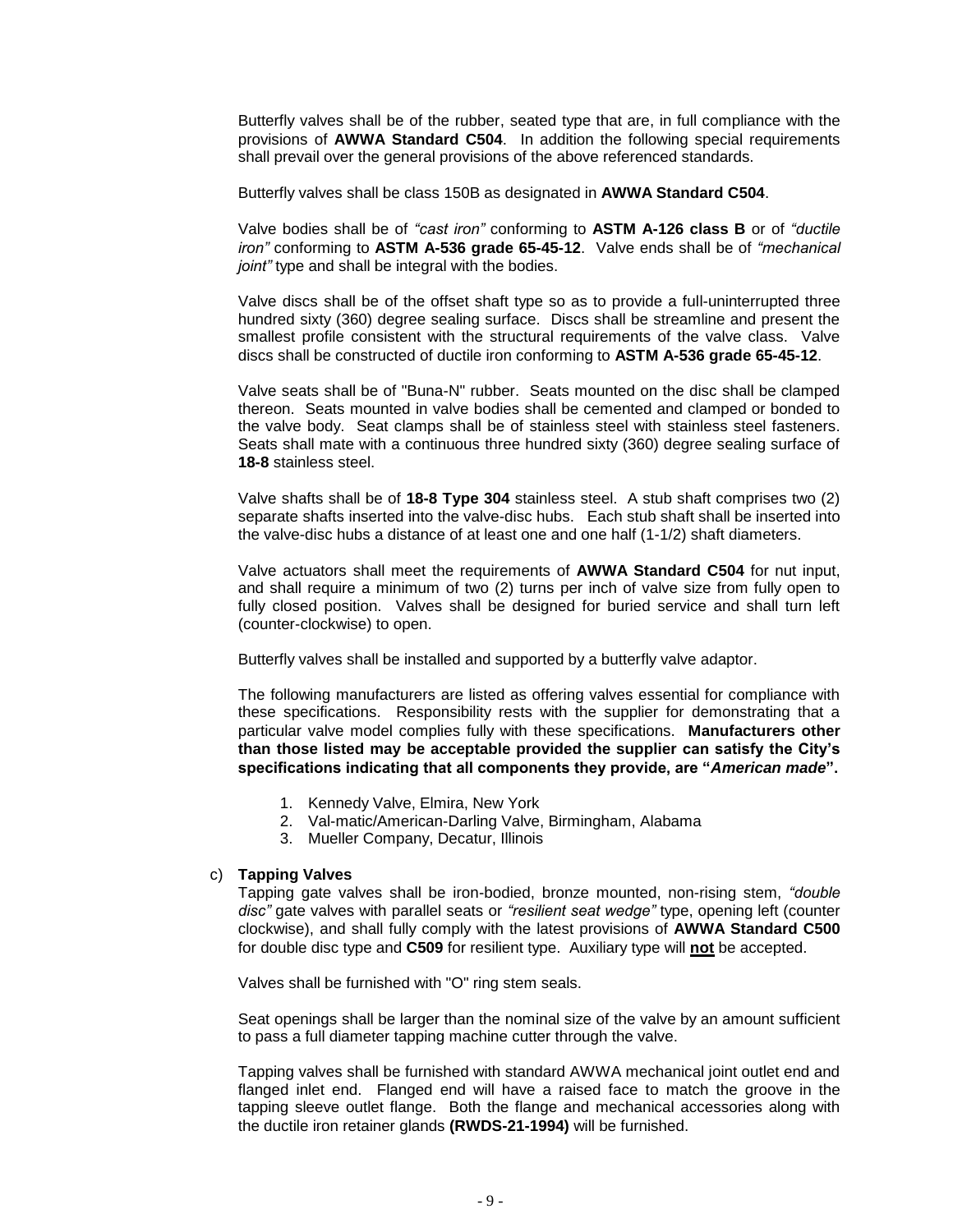The following manufacturers are listed as offering valves in essential compliance with these specifications. Responsibility rests with the supplier for demonstrating that a particular valve model complies fully with these specifications. **Manufacturers other than those listed may be acceptable provided the supplier can satisfy the City's specifications indicating that all components they provide, are "***American made***".**

- 1. Mueller Company, Decatur, Illinois
- 2. Kennedy Valve, Elmira, New York

A hydrostatic test of the tapping sleeve and valve assembly shall be completed in accordance with Section 12 after installation of the tapping sleeve and valve, but prior to making the tap. The test shall be made with the valve open using a tapped mechanical joint cap. No leakage is acceptable. The test pressure shall be maintained for a minimum of 15 minutes.

### 12.13 **Setting Fire Hydrants**

Fire hydrants shall be located as shown on the plans or as otherwise directed so as to provide complete accessibility and minimize the possibility of damage from vehicles or injury to pedestrians. One (1) hydrant shall be set at each street intersection and at the end of every cul-de-sac. Intermediate hydrants shall be set so that they are no more than three hundred (300) feet apart in commercial and industrial developments, or five hundred (500) feet apart in residential developments. Distances between fire hydrants shall be measured along roadway centerlines.

- a.) Fire hydrants shall be located as shown on the **Rockford Water Divisions** detailed drawings, and shall be installed with the pumper nozzle directly toward the closest roadway.
- b.) Wherever possible, fire hydrants shall be installed in the unpaved area between the curb and sidewalk, with no part of the hydrant located closer than two (2) feet from the sidewalk.
- c.) Where the sidewalk extends to the curb, fire hydrants shall be installed so that no less than three (3) feet of unobstructed sidewalk exists between the hydrant and the R.O.W. line.
- d.) Access to the hydrant auxiliary valve shall be through a cast iron valve box. The valveoperating nut shall be readily accessible for operation through the valve box opening, which shall be set flush with the finished surface.

All hydrants shall stand plumb and have their nozzles parallel or at right angles to the curb, with the pumper nozzle facing the curb. No portion of the pumper hose nozzle cap shall be less than twenty-four (24) inches from the gutter face of the curb, driveway or other vehicular traffic surface. Hydrants shall be set with indicated bury line to finished grade, and with centerline of all nozzles at least eighteen (18) inches, but not more than twenty-four (24) inches above finish grade. Break-a-way flange shall be installed not less than two (2) inches, nor more than six (6) inches above finished grade. Precautions must be taken to provide adequate drainage of hydrants. Hydrant drains shall not be connected to or located within 10 feet of sanitary sewers or storm drains.

Each hydrant shall be connected to the main by a six (6) inch diameter branch line controlled by an independent six (6) inch gate valve placed eighteen (18) inches in front of the hydrant. Restrained joints shall be used on the tee branch, both sides of the auxiliary control valve, and the hydrant shoe.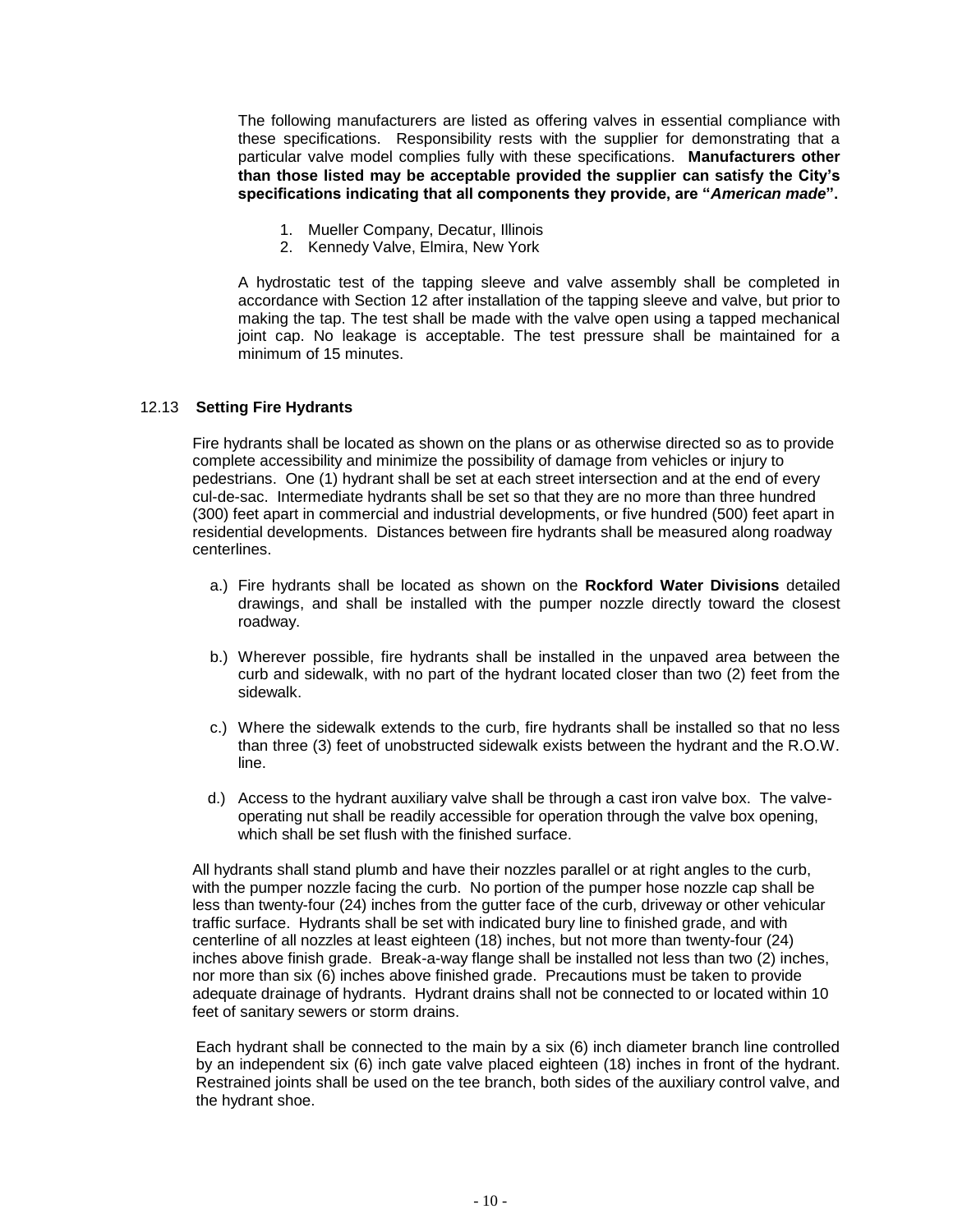Each hydrant shall be placed upon a two (2) foot square concrete base set upon undisturbed soil. The hydrant shall be braced until the backfill is made.

A cast iron valve box shall be provided for every valve, complying with Section 12.16 of these specifications. The valve-operating nut shall be readily accessible for operation through the valve box opening, which shall be set flush with the finished surface.

When hydrant valve vaults are required they shall be constructed of precast concrete, or constructed in the manner previously specified under gate valve vaults. The neck of the vault shall be drawn toward the main where a manhole rim and cover shall be installed. The cone slot on a precast concrete vault shall be blocked, bricked, and mortared around the hydrant barrel to prevent both barrel movement and soil penetration.

#### 12.14 **Fire Hydrant Specifications**

Fire hydrants shall fully comply with all of the general provisions of the latest revision of **AWWA Standard C502** and with the special requirements hereinafter provided.

The inlet connection shall be six (6) inch oversized mechanical joint type, which is designed to be installed on **Class D Pit Cast** or **Class 250 Cast Iron** pipe and **Class 52 Ductile Iron** pipe by using two (2) types of available gaskets furnished with the hydrant. Gaskets for oversized cast iron and ductile iron are to be color coded to identify which gasket is to be used on which pipe. The interior shoe and lower valve plate shall be coated with an epoxy at a minimum of four (4) mils thickness. Ductile iron restrained retainer glands, bolts (COR-Blue), nuts, and gaskets, shall conform to **AWWA Standard C111**.

The main valve shall be five and one-quarter (5-1/4) inches in size, closing with water pressure. The upper valve plate and seat ring shall both be of solid, one-piece bronze construction, and the seat ring shall be attached to the hydrant shoe by threading into a bronze fitting. The zinc content in the bronze shall not exceed sixteen (16) percent. The main valve assembly shall include provisions to restrain movement of the main valve and stem in any direction other than parallel to the axis of the stem.

Lower barrel length shall be based on a nominal six (6) foot bury (trench) depth. Barrel and stem extensions shall be available in six (6) inch lengths and longer lengths in increments of six (6) inches. The manufacture's name, size of main valve opening, and year of manufacture shall be cast in the upper barrel of the hydrant.

#### **NOTE:**

Installation of large diameter water mains may require ordering a longer lower barrel section to meet the water main bury requirements. Likewise, replacing obsolete hydrants in existing subdivisions, which might be less then six (6) foot trench cover, may require a shorter lower barrel section (see Section 12.09 on **Trench Depth** & Section 12.13 on **Setting Hydrants**).

The outlet connections shall be:

- (a) One (1) four (4) inch pumper nozzle, 5.0109 inch **ODM, 4 TPI (NHT)**.
- (b) Two (2) two and one-half (2-1/2) inch hose nozzles, 3.0686 inch **ODM, 7-1/2 TPI (NHT)**.

Nozzles shall be fastened mechanically into the upper barrel and have the nozzle caps chained to the upper barrel. Leaded in nozzles shall not be allowed. The centerline of all nozzles shall be no less than eighteen (18) inches, but not more than twenty-four (24) inches above the groundline bury mark on the lower barrel of the hydrant.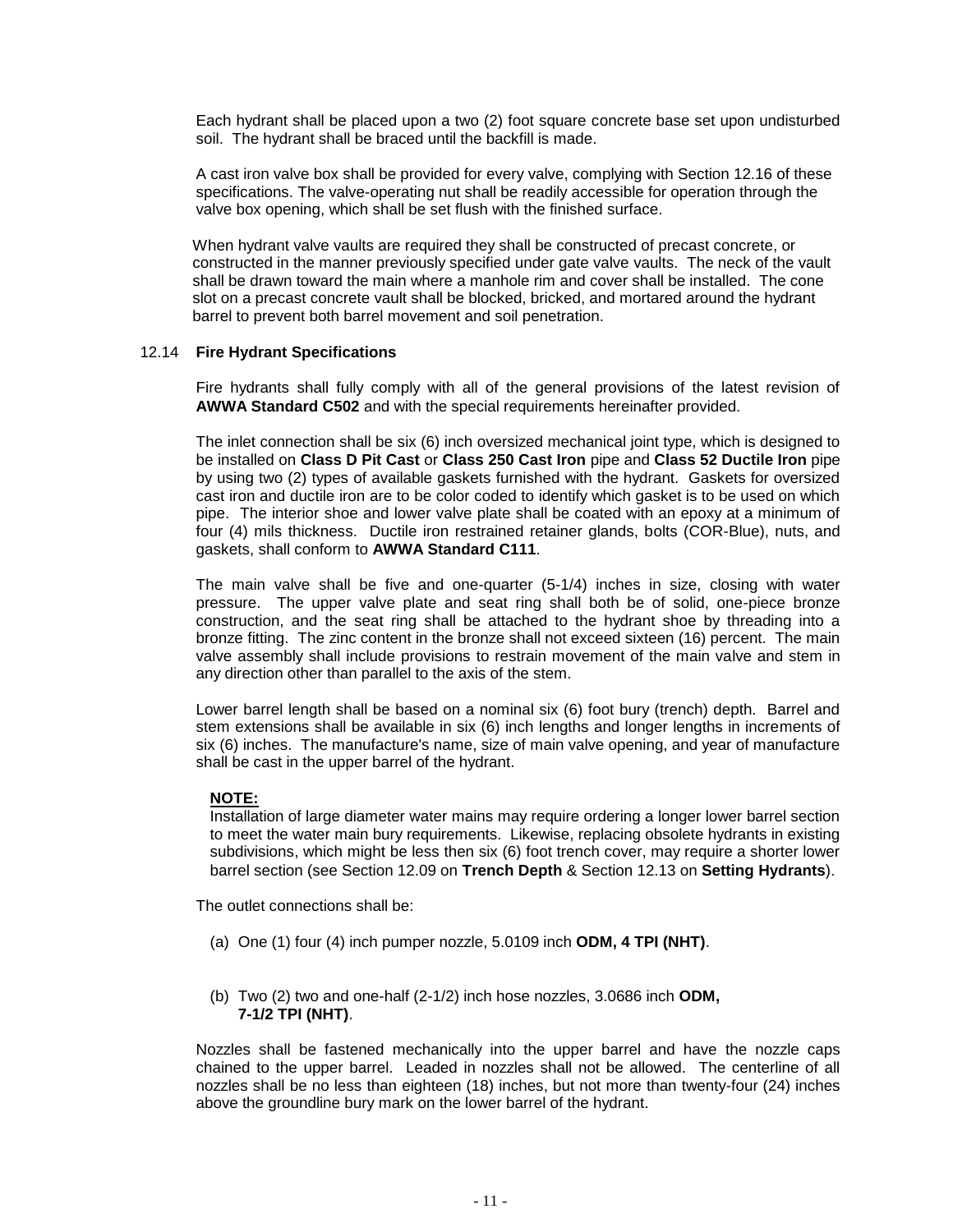Both hydrant operating nut and nozzle cap nuts shall be one (1) inch square at the base tapering to seven-eighths (7/8) inch at the top and not less than one (1) inch in height. The hydrant-operating nut shall turn right (clockwise) to open.

Hydrants shall be of the "break-away" flange and stem coupling design. The breakaway design shall allow for three hundred sixty (360) degree facing nozzles by infinite degrees. Safety stem coupling shall be of frangible design, which provides for a clean break or tear into halves upon impact. Stem coupling shall be secured to the stem with stainless steel pins and fasteners.

All fire hydrants, public and private, shall have a Harrington Integral Hydrant Storz nozzle installed on hydrants during assembly and shall meet or exceed the requirements of AWWA C502 regarding material and pressure testing. The Storz nozzle shall have a brass metal face seal and hard anodized aluminum Storz ramps and lugs. The aluminum's finish shall be hardcoat anodized to Mil-A-8625f, Type 3, dark gray. The adapter shall be made of forged or extruded 6061-T6 aluminum. The blind cap shall have hard anodized aluminum Storz ramps and lugs, made of forged or extruded 6061-T6 aluminum. The center cap shall be equipped with a suction seal. The cap shall be connected to the adapter of the hydrant with a 0.15" vinyl coated aircraft cable.

Fire hydrants installed in public R.O.W. and in easements maintained by the City, shall have the upper barrel, above the groundline, painted a minimum of one (1) coat of "Yellow" **Rustoleum** Industrial grade Iron Oxide Primer and two (2) finish coats of "Traffic Yellow" Rustoleum Industrial grade oil base Alkyd Enamel. Hydrants installed on private property, in conjunction with the owners fire protection system, shall be painted "Red". Painting and coatings shall be in accordance with **AWWA Standard C502**.

#### **Hydrant Lubrication**

Each threaded nozzle and cap, shall be coated with a premium, synthetic, food grade, nondrying thread sealant and anti-seize compound, approved by the specific hydrant manufacturer, immediately before or after installation.

#### **Approved Hydrants**

Only the following manufacturers and models are accepted by the City of Rockford.

- 1. Kennedy Guardian K-81A
- 2. Mueller Super Centurion A-423

#### 12.15 **Manhole Castings**

Castings shall be manufactured of cast iron conforming to **ASTM A-48-74 class 30** or ductile iron conforming to **ASTM A-536-72 grade 60-40-18.**

Both the rim and cover shall be machined both vertically and horizontally so that there will be no variation from circular, straight edge.

Castings shall be supplied in three (3) weight patterns as follows:

- (a) **Light** Frame and cover weighing approximately 160 pounds complete.
- (b) **Heavy** Frame and cover weighing approximately 285 pounds complete.
- (c) **Extra-Heavy** Frame and cover weighing approximately 540 pounds complete.

The design of each casting is the Water Division's own, and is shown on detailed drawings that can be obtained from the **City of Rockford Water Division**. All casting must conform with the dimensions thereon in order to ensure interchangeability with existing castings. Castings shall be supplied as bare metal, without any coating or paint whatsoever.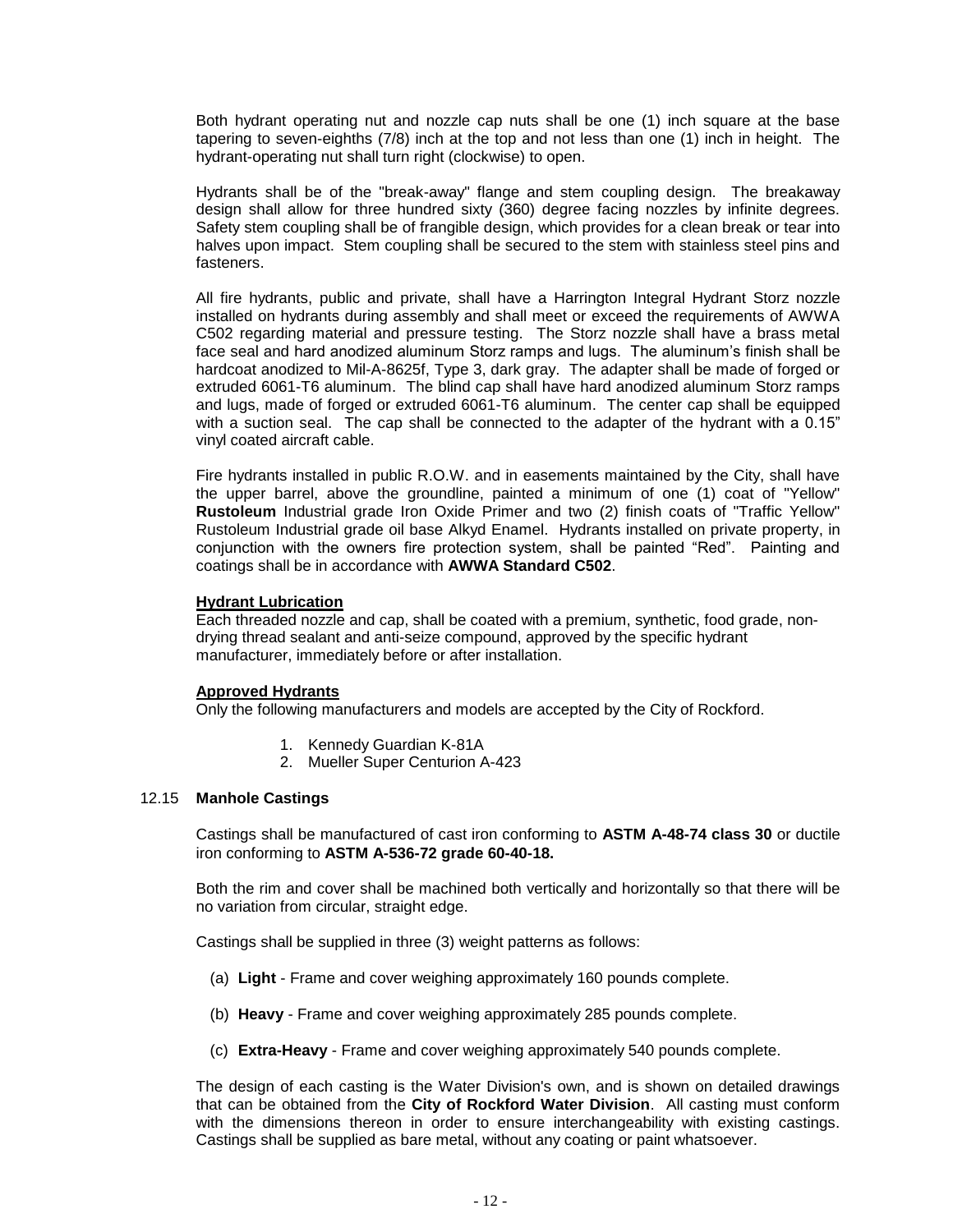Covers shall be supplied with a checkered pattern top lettered, "WATER" except where the water vault houses a water system boundary valve. Boundary valves shall be supplied with a cover that has a checkered pattern top and is lettered "WATER HI LO VALVE." (See Standard Detail)

#### 12.16 **Valve Boxes**

Valve boxes shall be Tyler/Union cast iron 6850 series, with "WATER" imprinted on top cover with a debris cap and with an Adapter II by Adaptor Inc. installed.

#### 12.17 **Restrained Glands**

Restrained glands shall be cast from ductile iron and machined to dimensions and/or tolerances hereinafter specified either directly or by reference. All bolts shall be COR-Blue.

Restrained glands shall be designed for use in place of standard glands for **AWWA Standard C111 (ANSI Standard A21.11)** mechanical joints. The approved restrained gland type shall be:

(a) Individually activated wedge type gland *(e.g. Megalug style (COR-Blue bolts); Uniflange style)* shall be used for restraint due to its increased resistance to joint separation as pressure or external forces increase and its ability to provide joint resiliency and deflection. The wedge type gland shall have a working pressure up to three hundred fifty (350) psi. in main sizes through sixteen (16) inches, and two hundred fifty (250) psi. in larger sizes along with a minimum safety factor of 2:1. The wedges shall be ductile iron heat treated to a minimum hardness of 370 BHN. It shall also have individual activated wedge screws with specially engineered heads designed to break off when desired torque is reached, leaving a hex head in case future removal is required.

Restrained glands shall be used on all water mains, hydrant and large service branches, which have vertical down and vertical up bends and any intermediate joints between those bends. Joint restraint will also be required on at least two (2) full pipe lengths of the horizontal run either side of the bend.

On horizontal bends; pipe size, angle of bend, maximum system pressure, soil classification and moisture content, depth of bury, type of trench bedding and compaction and whether or not the pipe is polyethylene wrapped, will all be used in calculating the pipe length to soil friction needed for proper joint restraint on either side of the bends. On bridges or other special situations requiring joint restraint, the method of restraint shall be determined by the **Rockford Water Division**.

Hydrant installations including the branch end of the tee, as well as the pressure side of distribution valves used at main dead ends, will also require the use of restrained glands.

Restrained glands shall be furnished factory coated with bituminous material meeting the requirements for outside coatings of **AWWA Standard C151 (ANSI Standard A21.51)**.

## 12.18 **Service Connections**

Every property with frontage along a water main and having an inhabitable dwelling shall be, provided a water service to the property line when the main is constructed, unless the property has an existing service connection to another main along which the property fronts. Every property shall have a separate service connection to the water main, and no more than one property shall be served by any one connection to a main.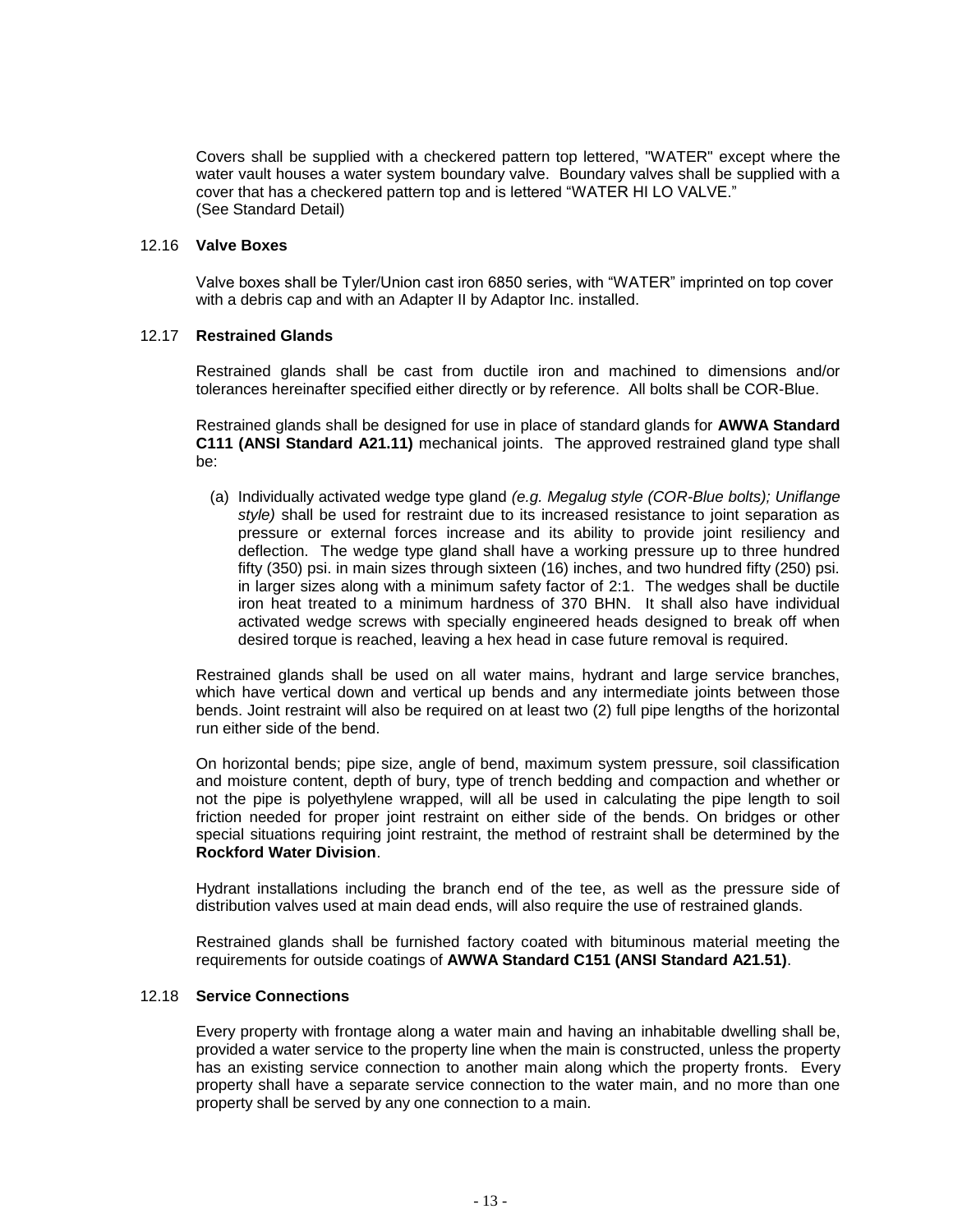Service connection sizes shall be approved by the City based on design criteria in the **AWWA Manual M-22**. Services shall be sized so flow velocity at maximum anticipated demand is no more than 10.0 fps and friction loses between the main and the water meter at maximum demand is no more than 25.0 psig.

- (a) All new residential subdivisions zoned R-1 shall be provided with a minimum one (1) inch service connection.
- (b) On existing single family residences with less then two (2) full bath rooms or when replacing existing services, three quarter (3/4) inch service connections will generally be adequate.
- (c) Duplexes and larger single-family residences with two (2) or more full bathrooms generally can be served with one (1) inch service connections. A detailed analysis using **AWWA Manual M-22** should be conducted on those large single family homes or two family duplexes where large demand fixtures (e.g., sprinkler systems, etc.) need to be factored in.
- (d) Service connections for multifamily residences, commercial and industrial properties will require detailed analysis to determine size and shall be approved by the Building Department.
- (e) Service taps are to be made *only* by the City of Rockford or their approved representative, after the appropriate service connection fees are received.
- (f) A crimping tool shall not, be used to temporarily stop a water service, except in an emergency. If a crimping tool is used to stop a service line, the final repair shall be as directed by the Engineer, but in no case shall un-crimping the line be allowed. The temporary freezing of a service is the approved method of use for the City of Rockford.

Service branch pipes two (2) inches in diameter and smaller shall be seamless *"Type K soft"* copper tubing for underground service, conforming to **ASTM B-88-47,** complying with Section 12.20 of these specifications. Service branch pipes larger than two (2) inches shall be **Class 52** ductile iron. HDPE services may be allowed based on existing condition and upon the review and approval by the City Engineer or his designee.

Each service shall be provided with a valve at the point of connection with the main. For copper services, the valve at the main shall be a corporation stop; for ductile iron services, connection to the main shall be made by means of either a tapping valve and sleeve or installation of a tee and standard gate valve at the R.O.W. line. Corporation stops shall be, buried. Gate valves shall be, provided with a valve box.

The table below lists the largest service sizes that may be tapped directly into the main for each size of main. For other main or service sizes, a service saddle or tapping sleeve is required.

| MAIN SIZE              |     | LARGEST DIRECT TAP  |
|------------------------|-----|---------------------|
| inch<br>$\overline{a}$ |     | 3/4<br>inch         |
| 6 inch thru 20 inch    | $=$ | inch                |
| 24 inch                |     | $1 - 1/2$<br>— inch |
| 30 inch                |     | inch                |

Combination services (Fire and Domestic) will be allowed with a single valve at the property line (a valve at the main may be allowed if a tapping valve is utilized), with access to the valve through a pre-cast manhole, and shall be split inside the building. All applicable crossconnection devices, valves, and meters shall be installed immediately after the split or as approved by the City of Rockford Water Division and Building Department. All installations shall be in accordance with the Illinois Plumbing Code and IDPH.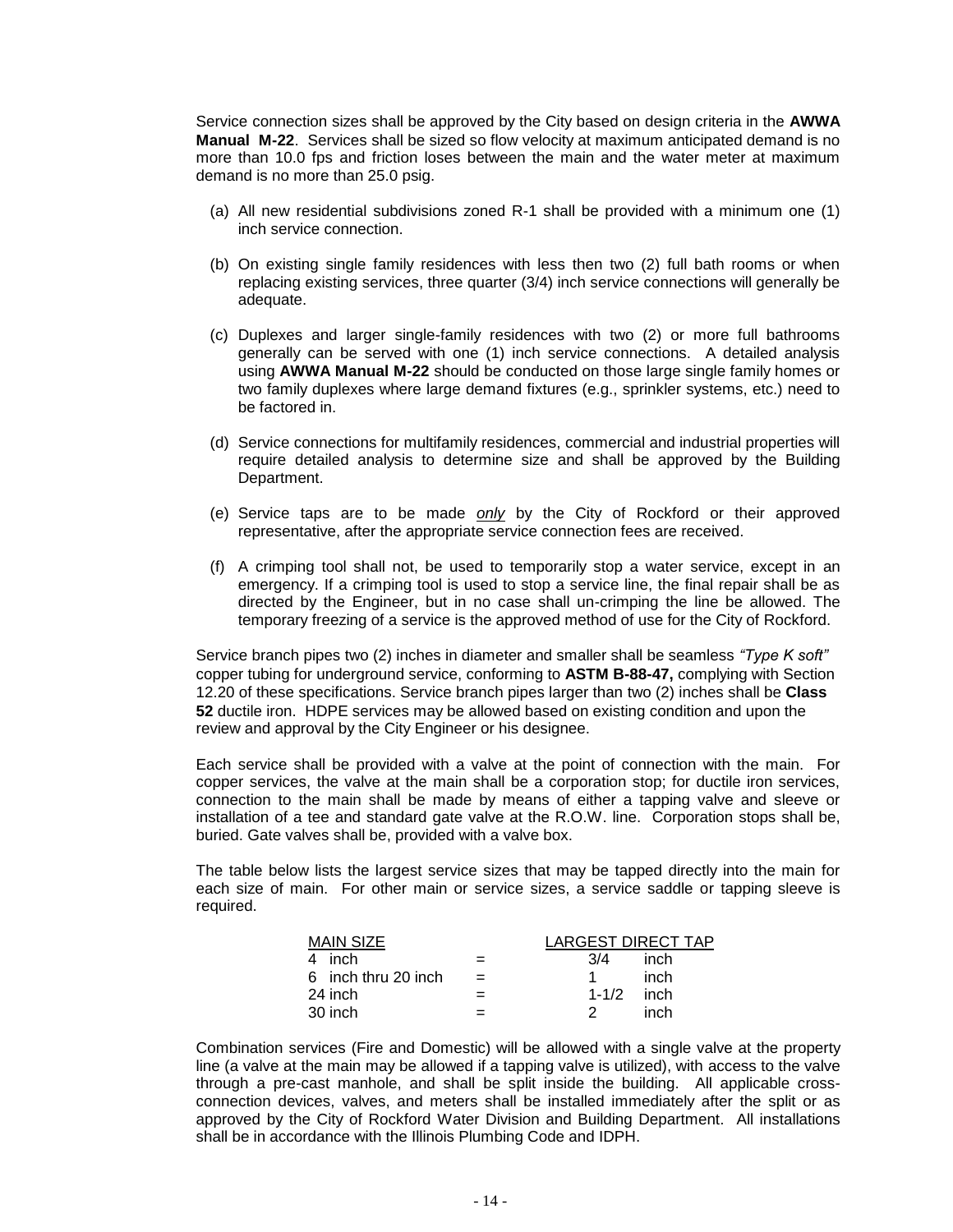Standard service connection sizes are 1", 1-1/2", 2", 4", 6" and 8" in addition to the standard water main sizes. When design calculations yield an intermediate service connection size the next larger standard size shall be used.

No service connection shall be larger than the main to which it is connected. On dead end mains no service connection shall be larger than 1/2 the main size.

Copper service connections shall be connected to the main by a corporation stop and shall be controlled by a curb stop accessible through a curb box. The curb stop and box shall be, installed on the R.O.W. line and shall not be located in or under any service walk or driveway. If any curb stop box is located in a walk or driveway, an A.Y. McDonald, cast iron box receptacle (part 5639) must be, used. *Where the entire area between the curb and R.O.W. line is paved, the top of the curb box must be fitted with a pavement sleeve.*

Service connections shall be installed perpendicular to the water main at the point of connection and extend in a straight line to the boundary of the R.O.W. or easement in which the main is located. Where a service perpendicular to the main will not reach the property to be served, the service shall be laid in a straight line between the main and the property line.

The separation between the service connection and sanitary sewers, storm sewers, sewer appurtenances, or other sewer structures shall be the same as required for water mains in Section 12.05 **Protection of Water Supplies**.

Ductile iron service connections shall be connected to the main by a tapping sleeve and valve or by a tee and standard valve. Access to the valve shall be, provided with a valve box. Valve vaults may be required in special circumstances as directed by the Water Superintendant. All water services are required to be installed/tapped by a licensed plumber and inspected by the City of Rockford (Building Department) prior to backfilling.

Any service that is no longer going to be utilized by a property shall be abandoned at the main. Abandonment requirements shall be size dependent and will either be abandoned by using a solid sleeve, corporation sleeve, or removing and replacing a section of water main. All abandonment requirements shall be reviewed and approved by the Water Superintendent or his designee.

#### 12.19 TRACER WIRE FOR PVC AND HDPE SERVICES INSTALLED, ON PRIVATE PROPERTY

A tracer wire shall be laid with all PVC & HDPE water services and shall be of insulated, #8 solid copper core and rated for underground service. The start of the tracer wire shall be connected to the City's copper water service by means of a brass ground clamp. The wire shall be ran along the length of the PVC or HDPE pipe, with plastic adhesive tape applied at intervals of approximately ten (10) feet along the pipe length. The wire shall terminate at the meter connection by means of a brass ground clamp with at least two (2) inches of bare copper wire exposed. PVC or HDPE may only be allowed upon review and approval by the City of Rockford.

(See Standard Detail)

#### 12.20 **Copper Tubing Specifications**

Tubing shall be seamless **Type K** copper tubing, suitable for underground service, and conforming with **ASTM B-88-47** Type K, soft. Copper is to be of one continuous piece. No joints, couplings, etc. allowed from main to curb stop, *unless* authorized by the City Engineer, Water Superintendent or their representative.

Tubing shall be supplied in the following standard water tube sizes: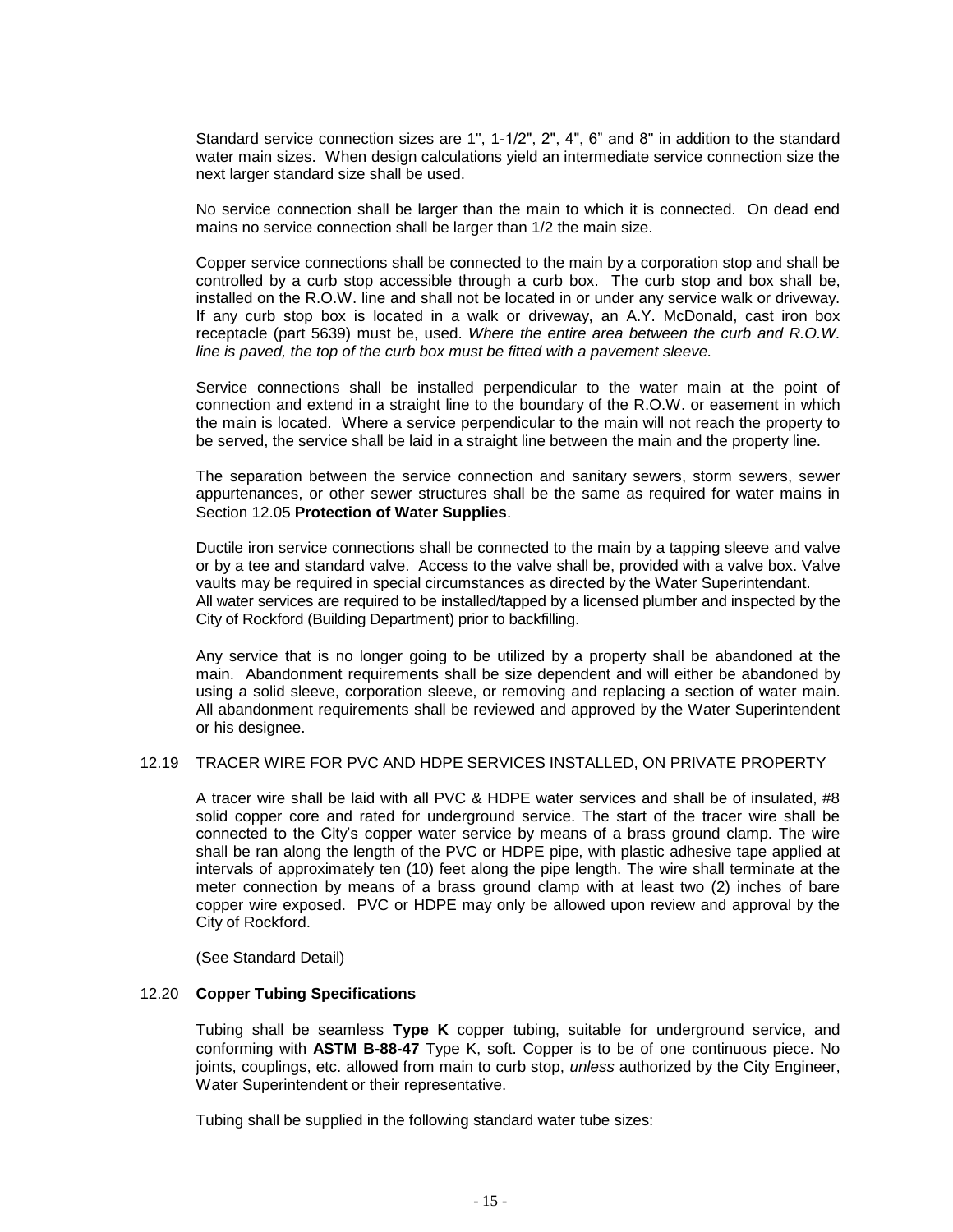(a) 1 inch

(b) 1-1/2 inch

(c) 2 inch

#### 12.21 **Copper Compression Joint Specifications**

Compression joint is hereby defined to be a joint whereby plain end copper tubing is connected to a fitting and locked into place by compressive forces created when a nut threaded onto the body of the fitting is tightened. A compression joint shall require no preparation of the end of the tubing other than simple cleaning. A compression joint shall consist of:

- (a) a receptacle in the fitting body for the end of the copper tubing, the outside of which receptacle shall be threaded to accept the coupling nut; and
- (b) a gasket which shall provide the hydraulic seal for the joint and transmit the compressive forces to the gripper band; and
- (c) a gripper band which shall produce circumferential indentations in the tubing, thereby restraining the tubing and preventing joint separation; and
- (d) a coupling nut which shall thread onto the body of the fitting and, upon tightening, compress the gasket and gripper band; and
- (e) a device or means of providing positive electrical continuity through the joint.

The gasket shall be made of a synthetic rubber material capable of providing a watertight seal when installed at temperatures ranging from minus twenty (-20) degrees Fahrenheit to one hundred (100) degrees Fahrenheit. It shall be capable of maintaining a watertight seal through repeated temperature cycles between thirty-two (32) degrees Fahrenheit and eighty (80) degrees Fahrenheit, and shall be undamaged by water temperatures up to one hundred sixty (160) degrees Fahrenheit. The gasket shall be, totally confined by the fitting body/coupling nut assembly.

The gripper band shall be made from corrosive resistant steel. It shall be concave in shape so as to produce two parallel circumferential indentations in the tubing, and shall overlap itself upon compression.

The coupling nut shall be made of waterworks bronze **(ASTM B-62)**.

The fitting body receptacle and coupling nut eye shall be manufactured to a close tolerance to **Type K** copper water tube, so that the tubing cannot be inserted into the coupling assembly unless the tubing is truly round in cross section and axially straight.

Compression couplings shall include provision for positive electrical connection between the tubing and the fitting body. The electrical connection shall be adequate to conduct 200 amps without damage to the gasket or any other part of the joint.

Compression coupling joints shall not pull apart at loads less than 2000 pounds.

#### 12.22 **Corporation Stop Valve Specifications**

Corporation stop valves shall be manufactured of waterworks bronze **(ASTM B62)**, with full diameter stop orifice, and thread patterns conforming to **AWWA Standard C800** figure 1 for **Type K** copper service tube.

Design and dimension of corporation stops must conform, with **Mueller H-15000** stops to allow use in the City's tapping machines.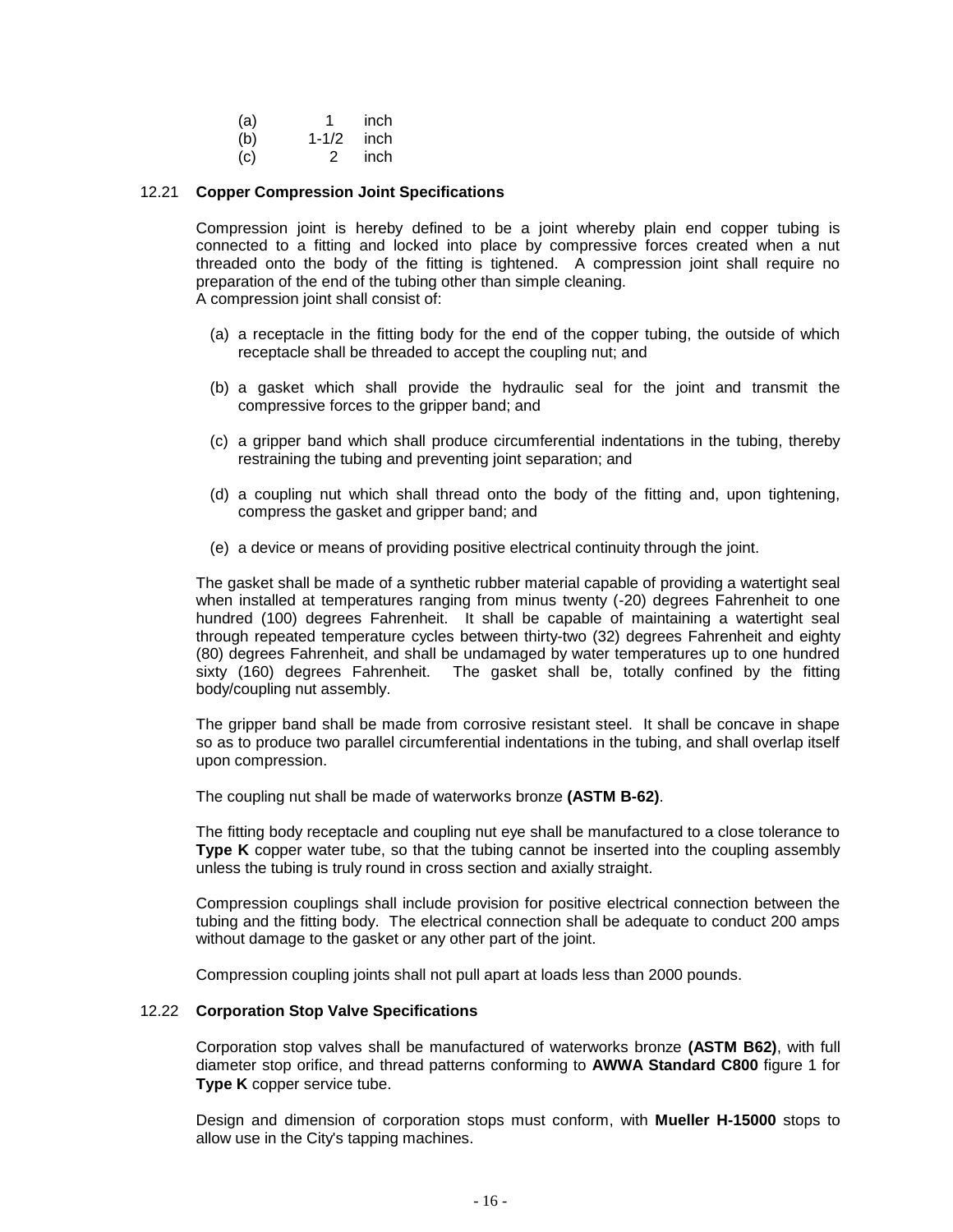Corporation stop valves shall be, furnished in one (1) inch, one and one-half (1-1/2) inch and two (2) inch sizes for use with **Type K** copper tubing in the same standard water tube sizes.

Corporation stop valves shall be furnished with compression joints complying with Section 12.19 **Copper Compression Joint Specifications**.

#### 12.23 **Curb Stop Valve Specifications**

Curb stop valves shall be manufactured of waterworks no—lead brass **(ASTM Standard B62)**, with full round top orifices, and ninety (**90**) degree stop rotation. Tee heads must be designed for connection to curb box shut-off rods similar to **Mueller #82865** or **#580563**.

Curb stop valves shall be "O" ring seal plug or ball types. Inverted or tapered plug valves, as well as stop and waste designs, are not accepted.

Curb stop valves shall be, furnished in one (1) inch, one and one-half (1-1/2) inch, and two (2) inch sizes for use with **Type K** copper tubing.

Copper joints on curb stop valves shall be compression type, complying fully with the specifications in Section 12.19 **Copper Compression Joint Specifications**.

The following manufacturers are listed as offering curb stop valves in essential compliance with these specifications. Responsibility rests with the supplier to demonstrate that a particular curb stop model complies fully with these specifications. **Manufacturers other than those listed may be acceptable, and will be given full consideration, provided the supplier can satisfy the City that these specifications are met.**

- 1. Mueller Company, Decatur, Illinois
- 2. A.Y. McDonald Manufacturing Company, Dubuque, Iowa (1" ONLY)

#### 12.24 **Curb Stop Box Specifications**

Curb stop boxes shall be extension type, with arch pattern bases, for a nominal six (6) foot trench depth. Upper sections shall be of steel and shall telescope a minimum of twelve (12) inches. Provisions shall be made to prevent the upper sections from turning or from pulling out of the base sections.

Upper sections for three-quarter (3/4) inch and one (1) inch curb stop boxes shall be one (1) inch size. Upper sections for larger curb stop boxes shall be one and one-quarter (1-1/4) inch in size. The base sections shall be adequately sized to accommodate Mueller Oriseal pattern curb stops.

Stationary rods thirty-six (36) inches long shall be furnished with curb stop boxes. Rod design shall center the upper end of the rod in the upper box section.

Lids shall be furnished with curb stop boxes. Lids shall have brass bushings iron pipe threaded, and shall be cast with lettering to indicate a water service valve.

Curb stop boxes shall be coated, inside and outside, with coal tar enamel. Stationary rods and lids shall also be coated with coal tar enamel.

The following manufacturers are listed as offering curb stop boxes in essential compliance with these specifications. **Manufacturers other than those listed may be acceptable, and will be given full consideration, provided the supplier can satisfy the City that these specifications are met.**

| Stop size | Manufacturer | <b>Box Number</b> | <b>Lid Number</b> |
|-----------|--------------|-------------------|-------------------|
|           |              |                   |                   |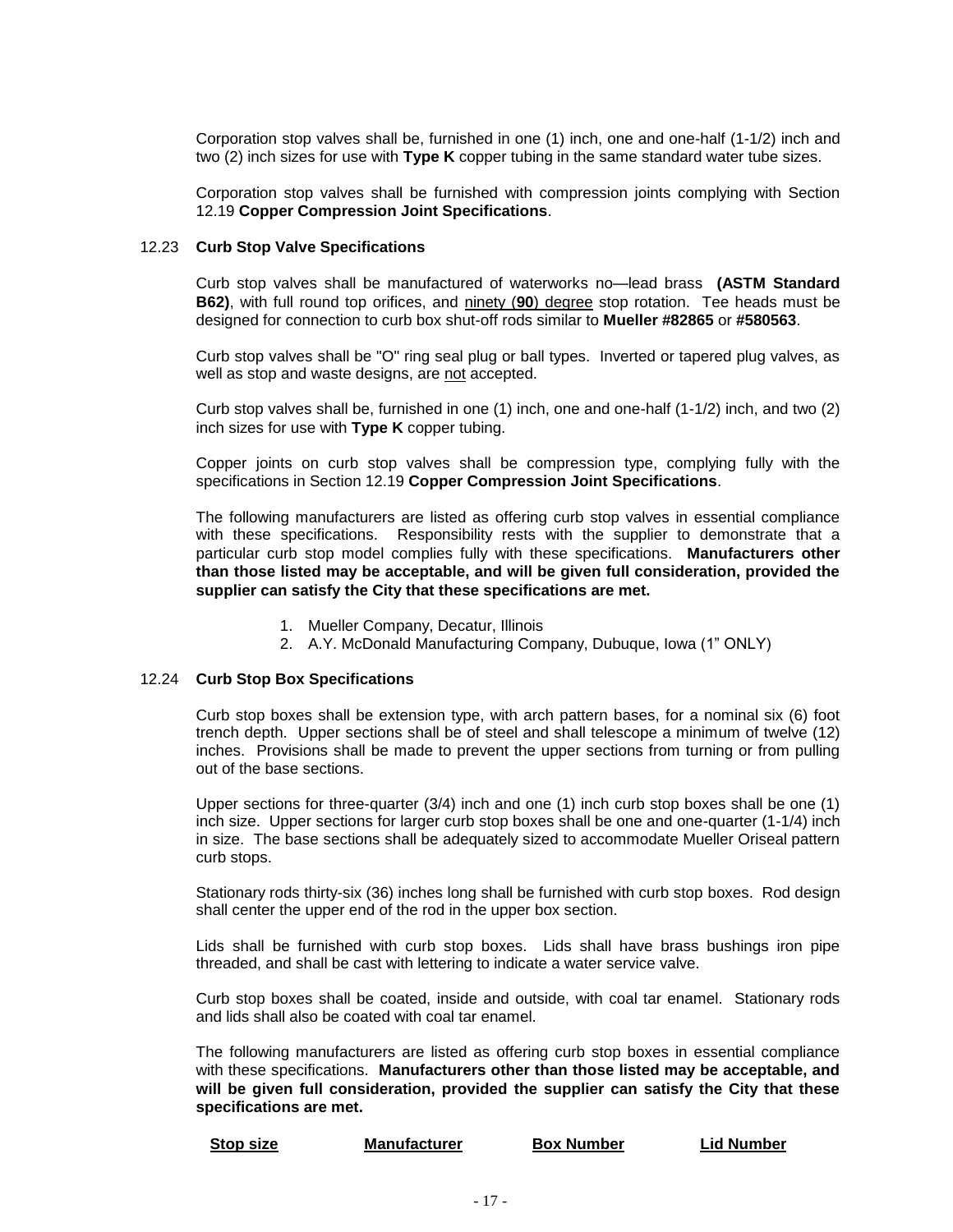|           | A.Y. McDonald | 5601    | 5601-L |
|-----------|---------------|---------|--------|
|           | Mueller       | H-10314 | 89982  |
| 1-1/2 & 2 | Mueller       | H-10386 | 89990  |

#### 12.25 **Service Saddle Specifications**

Service saddles shall be of the double strap type in pipe sizes up to sixteen (16) inch, and triple strap in larger pipe diameters. Saddles shall be designed for a working pressure of three hundred (300) PSI.

Outlet opening shall be furnished with **AWWA "CC"** type tapered threads in one and one-half (1-1/2) inch, and two (2) inch sizes.

The saddle body shall be made of ductile iron with an enamel coating, and complying with **ASTM Standard A536**. Straps and nuts shall be made of forged low alloy steel, electrogalvanized with di-chromate seal and conforming to **ASTM Standards A108** and **B633**. The inlet gasket shall be of "Buna-N" rubber, cemented in place.

In soils considered corrosive, service saddle material of construction shall be: Saddle body made of waterworks no-lead brass, with straps and nuts made of silicon bronze, all in compliance with **AWWA Standard C800**.

The following manufacturers are listed as offering service saddles in essential compliance with these specifications. Responsibility rests with the supplier to demonstrate that a particular saddle fully complies with these specifications. **Manufacturers other than those listed may be acceptable, and will be given full consideration, provided the supplier can satisfy the City that these specifications are met.**

- 1. Smith-Blair, Incorporated, Texarkana, Texas
- 2. Ford Meter Box Company, Wabash, Indiana

#### 12.26 **Service Fitting Specifications**

Service fittings shall be manufactured of waterworks bronze **(ASTM B-62)**.

Services fittings shall be, furnished in one (1) inch, one and one-half (1-1/2) inch, and two (2) inch sizes for use with **Type K** copper tubing in the same standard water tube sizes.

Copper joints on service fittings shall be furnished with compression joints complying with Section 12.19 of these specifications.

#### 12.27 **HORIZONTAL DIRECTIONAL BORING**

Directional boring/drilling installation shall be accomplished where required on the Plans or in the Special Conditions to minimize disturbance of existing surface improvements. The Contractor shall be compensated for the restoration work only within the areas at the connection points, or other locations as may be approved by the Engineer. The Contractor shall be responsible for repairs, without compensation, for any other repair areas, including pit/boring points and areas above the drilled pipe where underground pressure may cause heaving or damage to pavement and ground surfaces.

The Contractor must submit boring/drilling pit locations to the City and the Engineer for approval before beginning construction. Boring pits may be located within roadway right-ofway and easements as authorized by the City of Rockford. Any other locations that may be desired by the contractor for boring pits or other uses shall be the responsibility of the Contractor to attain authorization, including private property as may be required.

The drilling equipment shall be capable of placing the pipe as shown on the plans. The installation shall be by a steerable drilling tool capable of installing continuous runs of pipe without intermediate pits, at a minimum distance and radius requirements per the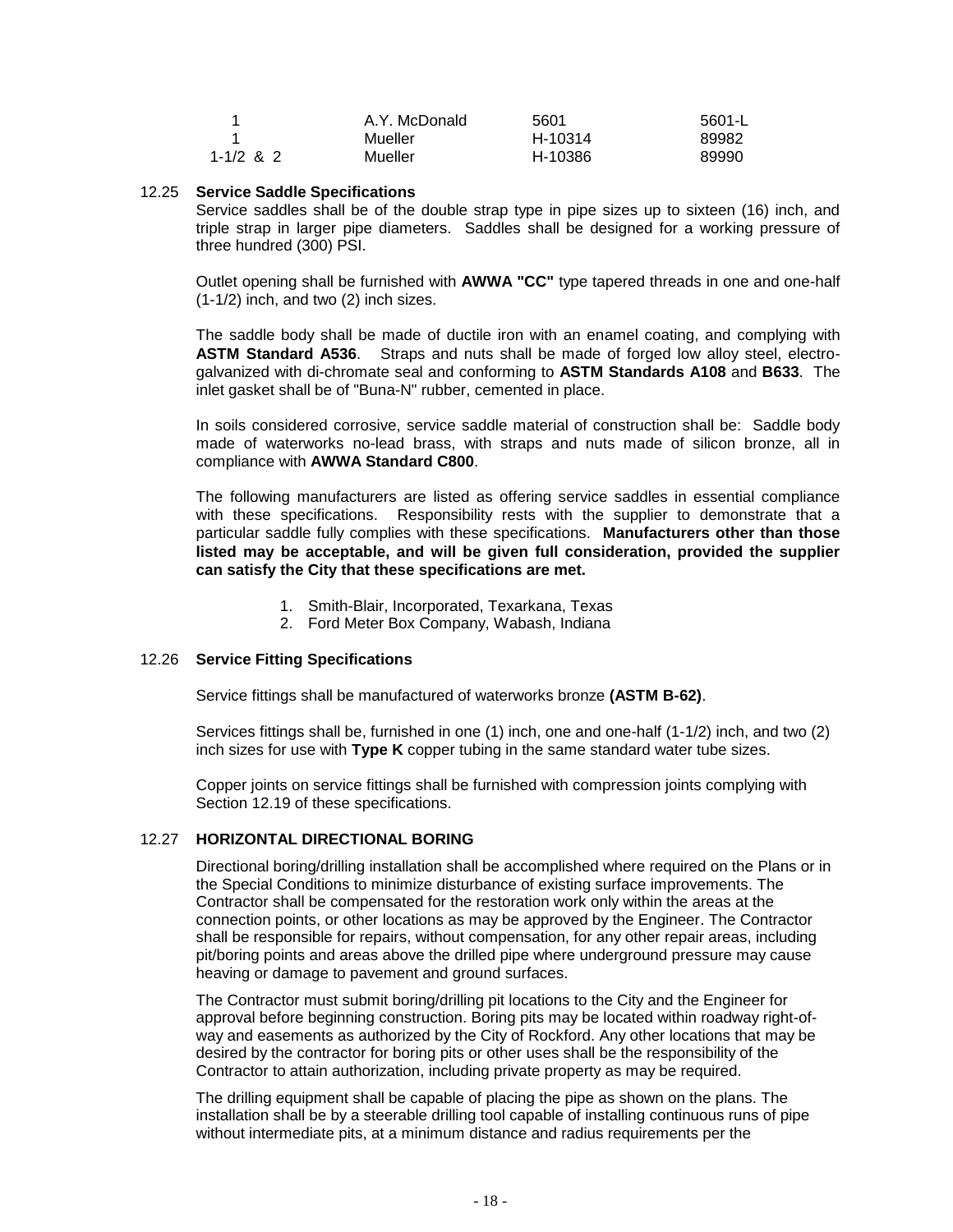manufacture's specification and recommendations. The guidance system shall be capable of installing pipe within 6-inches of the plan vertical dimensions required to remove and reinstall pipe, which vary in depth and alignment from these tolerances.

Pull back forces shall not exceed the allowable pulling forces for the pipe being installed. The minimum radius of the pipe shall be per the manufacture's specification and recommendations. Drilling fluid shall be a mixture of water and benonite clay and shall be designed for existing soil conditions. Disposal of excess fluid and spoils shall be the responsibility of the Contractor.

#### 12.28 **Hydrostatic Testing**

After the pipe has been laid and partly backfilled as specified, all newly laid pipe or any valved sections of it shall, unless otherwise expressly specified, be subjected to a hydrostatic pressure equal to fifty (50) percent more than the operating pressure at the lowest elevation of the pipe section, but not to exceed the pressure rating of the type of pipe specified. The duration of each pressure test shall be for a period of not less than one hour and not more than six hours. The basic provisions of AWWA C-600 and C-603 shall be applicable.

Each valved section of pipe shall be, slowly filled with water and the specified test pressure applied. Before applying the specified test pressure, all air shall be expelled completely from the pipe, valves and hydrants. If permanent air vents are not specified, the contractor shall install corporation stops at all points located at a higher elevation than the immediately adjacent sections of main so that air can be expelled as the line is filled with water. After air has been expelled, corporation stops shall be closed and test pressure applied.

After test pressure has been reached and the system allowed to stabilize, not more than plus or minus five pounds per square inch gauge (+or- 5 PSIG) deviation will be allowed for the duration of the test.

All exposed pipe, fittings, valves, hydrants and joints shall be carefully examined. All joints showing visible leaks shall be repaired by the contractor. Any cracked or defective pipe, fittings, valves, or hydrants discovered in consequence of the pressure test shall be removed and replaced by the contractor. The test shall be repeated until satisfactory to the City.

A leakage test shall be conducted if the pressure test can not be satisfactorily completed. Leakage shall be defined as the quantity of water that must be supplied into the newly laid pipe, or any valved sections thereof, to maintain pressure within five pounds per square inch (5 PSI). Leakage **shall not** be measured by a drop in pressure in a test section over a period of time.

No pipe installation will be, accepted if the leakage is greater than specified in **AWWA Standard C600-87**, which is, determined by the following formula: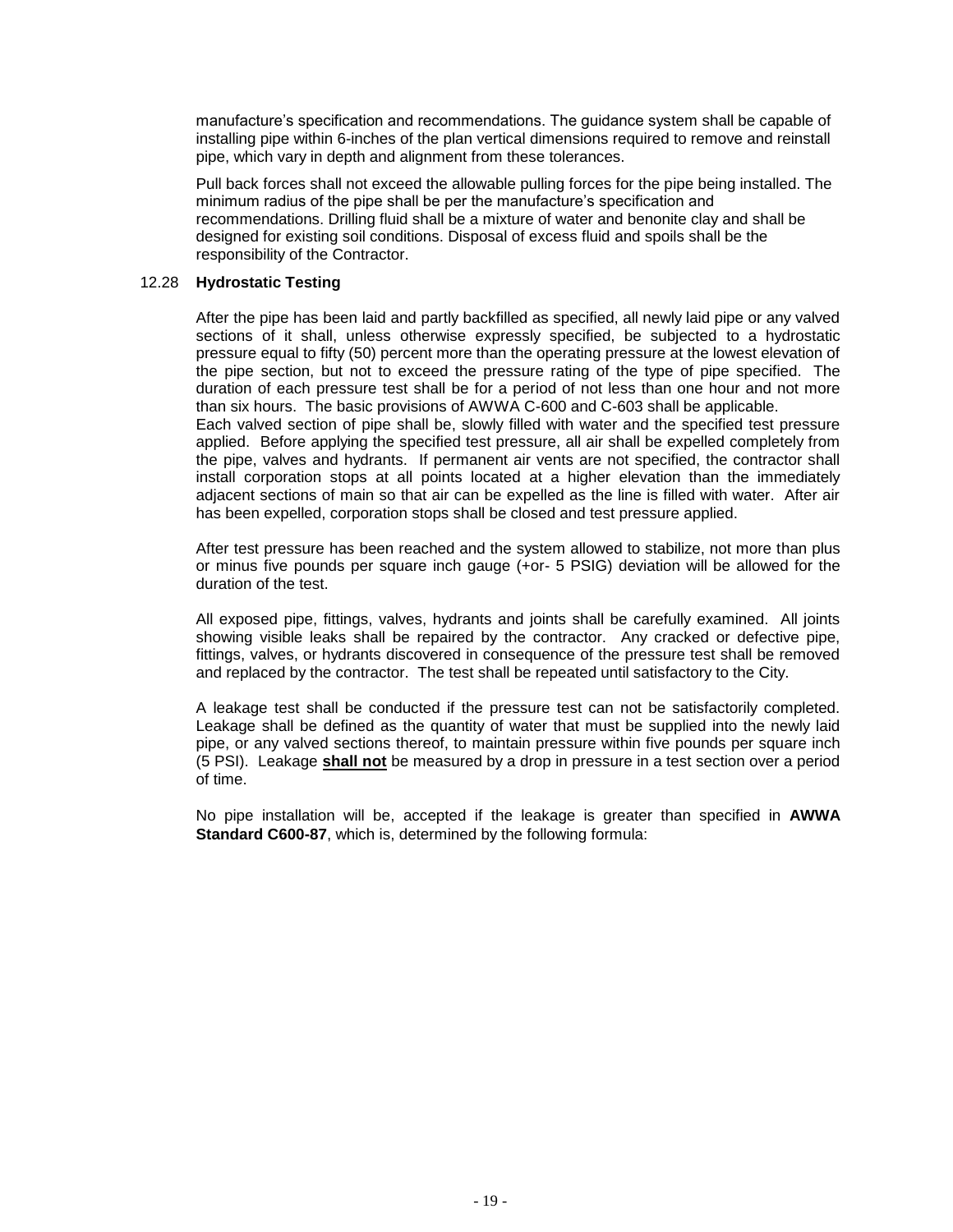|       | JOB NO. __________________                                                                                                                                                              |
|-------|-----------------------------------------------------------------------------------------------------------------------------------------------------------------------------------------|
|       | ROCKFORD WATER DIVISION<br><b>LEAKAGE TEST RESULTS</b>                                                                                                                                  |
|       |                                                                                                                                                                                         |
|       |                                                                                                                                                                                         |
|       | Formula: $L = SD \vee P$<br>132,200                                                                                                                                                     |
|       | L = Allowable leakage, in gallons per hour $*$<br>$S =$ Length of pipeline, in feet<br>$D =$ Pipe diameter, in inches<br>P = Test pressure, in PSI (100 PSI minimum) (150 PSI Standard) |
|       | ALLOWABLE LEAKAGE: $L =$ ______________ gals. / hr.*                                                                                                                                    |
|       | TEST RESULTS: $L = \underline{\qquad \qquad}$ gals. / hr.                                                                                                                               |
| NOTE: | When testing against closed metal-seated valves, an additional<br>leakage per closed valve of 0.0078 gph/inch of nominal valve<br>size shall be allowed.                                |

### **PROCEDURE**

- 1. Slowly fill the water main expelling air at the highest point.
- 2. Corporation stop used for test procedure should be at the highest elevation, otherwise 0.433 PSI/ft. differential must be added to the 100 PSI minimum test pressure.
- 3. After test pressure has been reached, start one (1) hour timing period.
- 4. During one (1) hour test, periodically pressurize system to maintain no more than five (5) PSI loss from original test pressure.
- 5. Note the original water mark and amount of draw-down on final pressurization at the end of the one (1) hour test.
- 6. Measure and record the amount of water lost compared to the allowable leakage determined in the formula above. No pipe installed will be accepted if the leakage is greater than determined by the formula.

ALLOWABLE LEAKAGE :

$$
L = \frac{SD \sqrt{P}}{132,200}
$$

 $L =$  Leakage (gals./hr.)  $S =$  Pipeline length (ft.)  $D =$  Pipe diameter (in.)  $P = Test pressure (100 PSI minimum = 10)$  $(150$  PSI Standard = 12.25)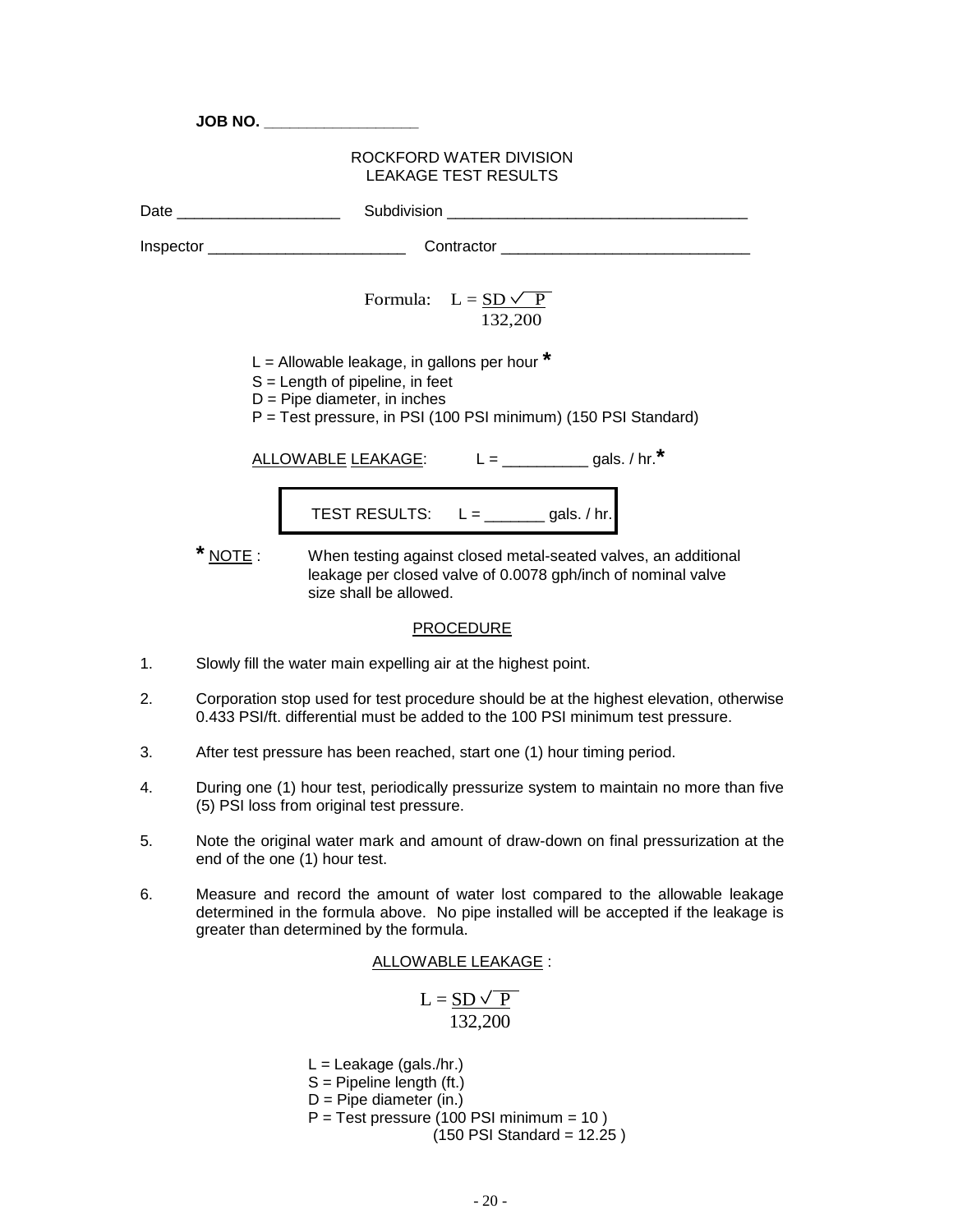#### EXAMPLE :

1500 ft. – 30 - inch water main 1720 ft. - 8 - inch water main 115 ft. - 6 - inch hydrant branches off 8 - inch main

**NOTE : Only services larger than two (2) inches, where branch control valves might be found at property lines, are to be included in the leakage formula.**

$$
L = \frac{(1500)(30)(\sqrt{150})}{132,200} = \frac{551,250}{132,200} = 4.16 \text{ gal./hr.} (30 \text{ inch})^*
$$
  
\n
$$
L = \frac{(1720)(8)(\sqrt{150})}{132,200} = \frac{168,560}{132,200} = 1.27 \text{ gal./hr.} (8 \text{ inch})
$$
  
\n
$$
L = \frac{(115)(6)(\sqrt{110})}{132,200} = \frac{8,452}{132,200} = 0.06 \text{ gal./hr.} (6 \text{ inch})
$$

**\*** Leakage test on the thirty (30) inch main conducted independently of the eight (8) inch main test. Allowable leakage on the eight (8) inch main and hydrant branches were combined.

 $ALLOWABLE LEAKAGE: = 4.16 gals/hr. (30 inch)$  $= 1.33$  gals./hr. (6 & 8 inch)

#### 12.29 **Disinfection**

After the backfill has been completely made, the contractor shall disinfect the pipeline in compliance with the provisions of **AWWA Standard C651** and the provisions herein specified.

Prior to disinfection, the pipeline or valved section thereof, shall be flushed at a minimum flow velocity of two and one-half (2-1/2) feet per second. Following full development of flow, flushing shall continue until the discharge runs clear or until the City direct flushing operations to cease. In no event shall the duration of flushing be less than ten (10) minutes. Water used in flushing shall be introduced into the pipeline at a point of connection with the existing distribution system designated by the City.

After flushing, the water main shall be disinfected in accordance with AWWA Standard C651. In accordance with the requirements of AWWA C651-99, at least one set of samples shall be collected from every 1,200 feet of new water main, plus one set from the end of the line and at least one set from each branch. Water used in disinfecting the pipeline shall be introduced into the pipeline through the pressure test connection made under the provisions of Section 12.28.

Bacteriological sampling shall be collected from the pipeline following disinfection and final flushing. Samples shall be delivered to the City of Rockford Environmental Laboratory (1111 Cedar Street) for analysis. Two passing consecutive presence and absence samples must be submitted in City of Rockford Laboratory approved bottles that must be obtained from the laboratory. A Coliform Analysis Report shall be submitted with each sample (also available at this address) and shall indicate the chlorine residual (either free or total) at the time the sample was collected. Failure to record the residual shall result in the rejection of the sample. If the sample shows the presence of coliform organisms, the contractor shall be notified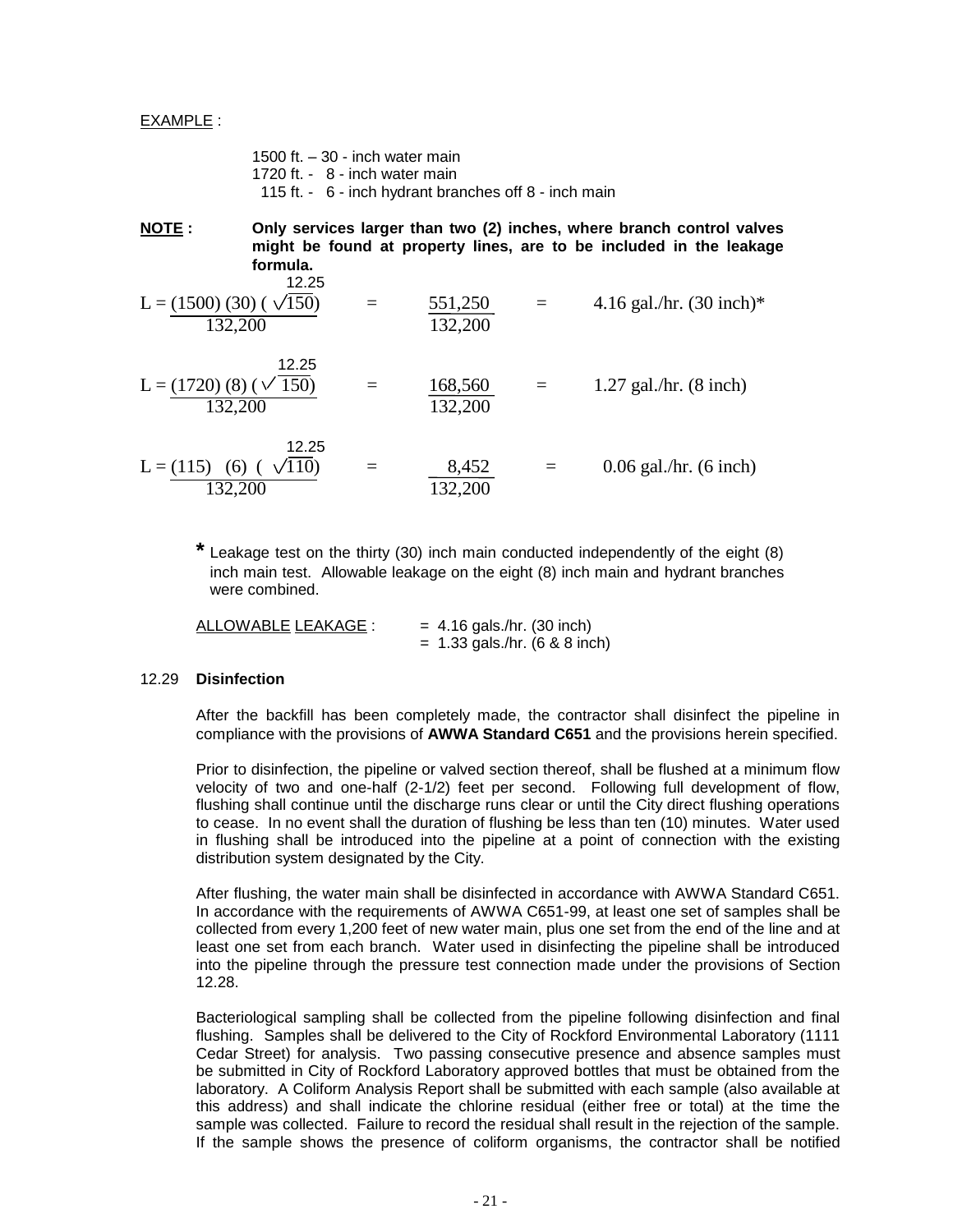(contact information MUST appear on the bacteriological form) and repeat the disinfection procedure. On resampling, two (2) consecutively passing samples collected on successive days (a minimum of 24 hours between sampling) shall be required.

If valved sections of the pipeline are disinfected separately, each section will be considered a separate pipeline for disinfection, flushing and sampling.

The City of Rockford will retain a copy of all bacteriological laboratory reports and submit results to the Illinois EPA as required. A copy of the bacteriological report shall also be sent to the City Water Engineering Supervisor and the Contractor. This work will be incidental to the contract and will not be considered for further payment.

#### 12.30 **Miscellaneous Fittings & Connections**

All fittings, i.e.; ells, reducers, tees, crosses, sleeves, offsets and bends will not be paid for separately. These items shall be included in the various bid items found in the nonparticipating items schedule.

#### 12.31 **Polyethylene Encasement of Water Main**

Ductile Iron Pipe watermain is required by all Plans, Specifications, or Special Provisions, the watermain, services (ductile iron only), including valves, fittings, hydrant barrels, and appurtenances, shall be fully encased in polyethylene film meeting the requirements of these Specifications, *unless noted otherwise*. The film shall be furnished in tube form for installation on pipe and all pipe-shaped appurtenances such as bends, reducers, offsets, etc. Sheet film shall be provided and used for encasing all odd-shaped appurtenances such as valves, tees, crosses, etc.

The polyethylene tubing shall be installed on the pipe prior to being lowered into the trench. Tubing length shall be sufficient to provide a minimum overlap at all joints of one foot or more. Overlap may be accomplished with a separate sleeve tube placed over one end of the pipe prior to connecting another section of pipe, or by bunching extra overlap material at the pipe ends in accordion fashion, After completing the pipe jointing and positioning the overlap material, the overlap shall be secured in place with plastic adhesive tape wrapped circumferentially around the pipe not less then three (3) turns.

After encasement, the circumferential slack in the tubing film shall be folded over at the top of the pipe to provide a snug fit along the barrel of the pipe. The fold shall be held in place with plastic adhesive tape applied at intervals of approximately three (3) feet along the pipe length. In addition, any rips, punctures, or other damage to the tubing shall be, repaired as they are, detected. These repairs shall be made with adhesive tape and over lapping patches cut from sheet or tubing material.

At odd-shaped appurtenances such as gate valves, the tubing shall overlap the joint and be secured with plastic adhesive tape. After which the appurtenant piece shall be wrapped with a flat film sheet or split length of tubing by passing the sheet under the appurtenance and bringing it up around the body. Seams shall be made by bringing the edges together, folding over twice, and taping down. Whenever encasement is terminated, it shall extend for at least two (2) feet beyond the joint area.

Openings in the tubing for branches, service taps, air release valves and similar appurtenances shall be made by cutting an X-shaped slit and temporarily, folding back the film. After installing the appurtenance, the cut tabs shall be secured with tape and the encasement shall be completed as necessary for an odd-shaped appurtenance.

Polyethylene encasement material shall conform to the requirements of **AWWA Standard C-105 (ANSI Standard A21.5)** for tube installation and 8-mil nominal film thickness.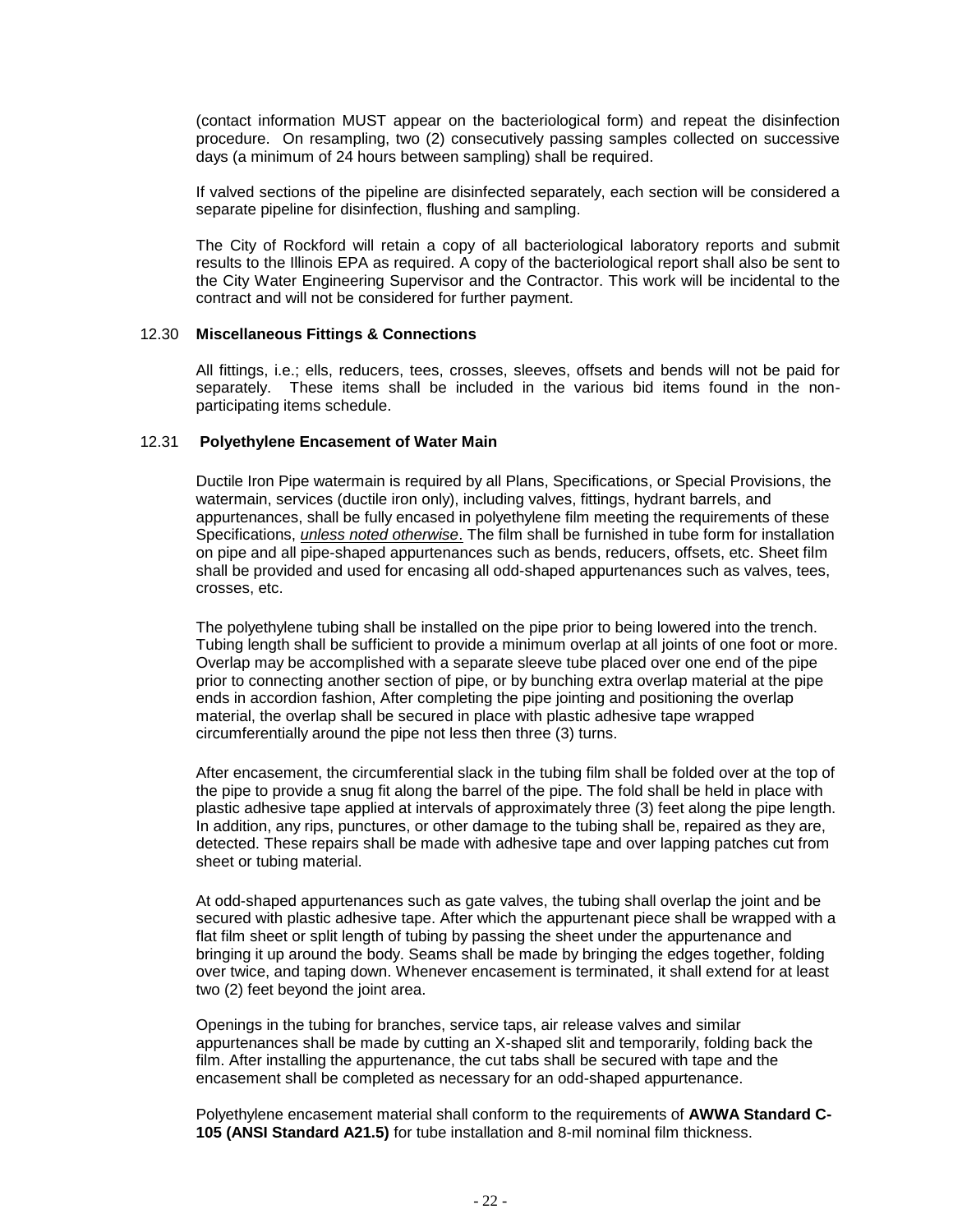In addition, polyethylene encasement for use with ductile iron pipe systems shall consist of three layers of co-extruded linear low density polyethylene (LLDPE), fused into a single thickness of not less than eight mils.

The inside surface of the polyethylene wrap to be in contact with the pipe exterior shall be infused with a blend of anti-microbial biocide to mitigate microbiologically influenced corrosion and a volatile corrosion inhibitor to control galvanic corrosion.

Polyethylene encasement shall be V-Bio or approved equal.

#### 12.32 **High Density Polyethylene (HDPE) Pipe for use in Environmentally Sensitive Areas**

#### **HDPE Minimum design requirements for use in creek, river crossings and, as shown in design plans**.

**Joints:** The pipe is to be, joined by heat fusion, flanges or other mechanical joint systems proven for HDPE pipes. All joints shall, be welded except for transitions to other materials. Mechanical joints shall have a stainless steel internal stiffener and joint restraint. Flanges shall be follower type, of ductile iron or stainless steel, *150-psi* pressure rated. Fittings shall be molded, or fabricated. Both pipe and fittings must be NSF listed by the manufacturer with the pipe bearing the NSF 61 logo or mark and, pressure rating.

**Pipe:** Pipe shall be high molecular weight, high density polyethylene (HDPE)

The material shall be appropriate for potable water and shall be, listed by Plastic Pipe Institute (PPI) with a designation of PE 3408 and have a minimum cell classification of 345434, or D as described in ASTM D3350.

The pipe shall contain no recycled compound except that generated in the manufacturer's own plant from resin of the same specification from the same raw material pipe.

Pipe and fittings shall be the same material and class, made in conformance with ASTM F714, and joined in accordance with ASTM D3261.

The pipe shall be homogeneous throughout and free of cracks, holes, foreign inclusions or other injurious defects. Pipe shall be uniform in density and other physical properties.

The HDPE pipe for Horizontal Directional Drilling (HDD) installation shall be Thermal Butt-Fusion Welded Joints. Friction or pressure couplings are, not allowed. Flanged joints with SS backup flanges shall be, used as transitions to different pipe materials. Butt Fusion technique shall meet all requirements of ASTM D2657, D3261 and in accordance with pipe manufacturer requirements and recommendations.

**HDPE Fittings:** All fittings shall be, provided as indicated on the plans. HDPE fittings shall be of the same material and class as the pipe and shall be, manufactured by the manufacturer of the pipe. HDPE elbows, tees and wyes shall be, manufactured by mitered fabrication. The manufacturer shall have a written specification for all standard mitered fittings, which establishes Quality Control criteria and tolerances.

Mechanical Joint anchor fittings (MJ Adapter) shall be used to transition from Ductile Iron Pipe to HDPE pipe. The fittings shall be stronger than the pipe when it is, subjected to tensile stress where the pipe will pull apart before the fitting will pull out and, the pipe will rupture before the fittings will burst under pressure. Compression type connections are, strictly not allowed.

#### **Alignment of Horizontal Directional Drilling:**

No subsurface investigations shall be, allowed within the shown wetland area

Bore profile shall be, designed to avoid blowout and leakage of slurry or grout in the wetland area.

No slurry leak or spoil shall be, allowed to enter into the wetland during construction activities. No damage, settlement or heave shall be, allowed to occur to surrounding utilities, pavements or other structures